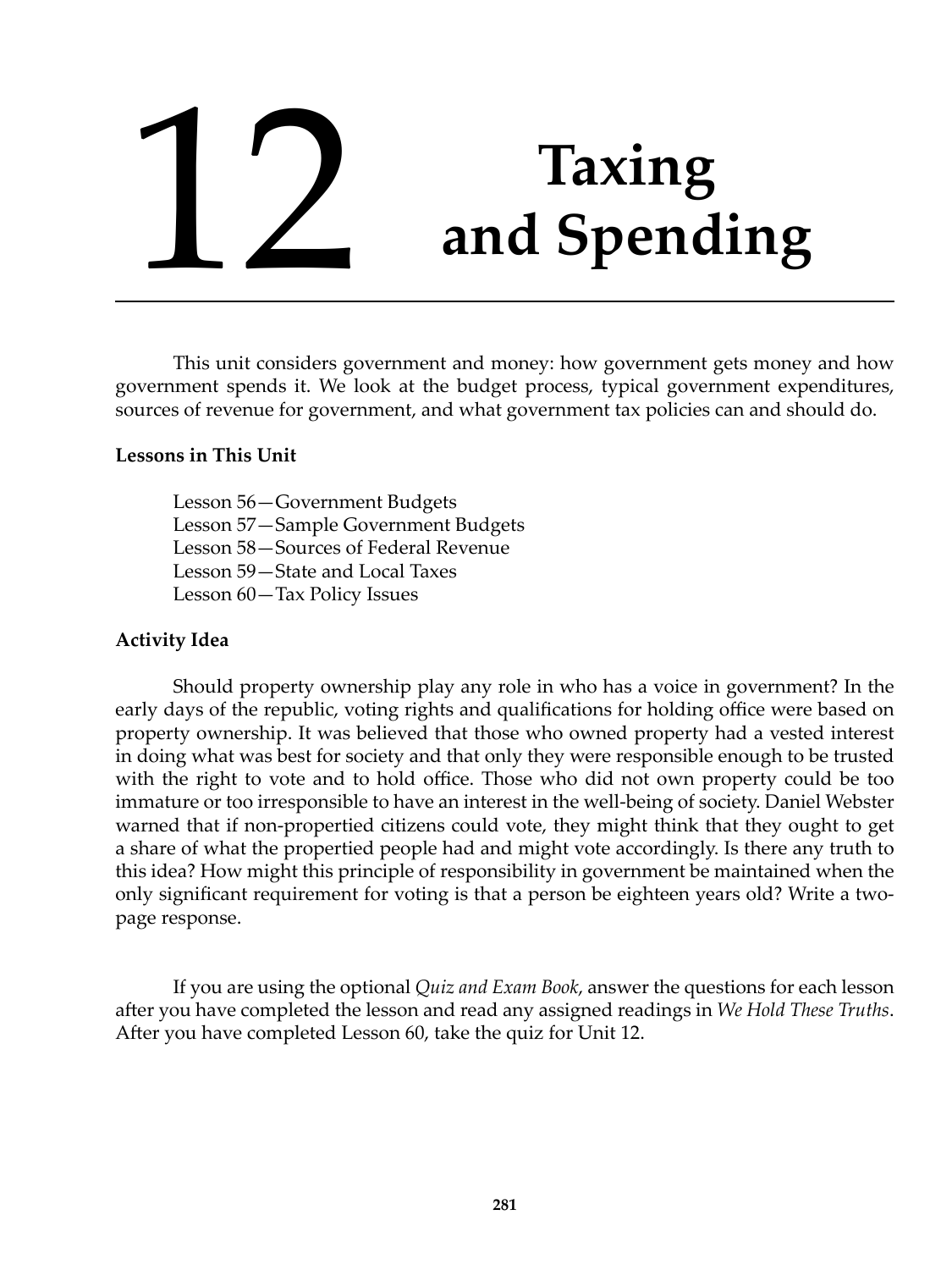# **Lesson 56—Government Budgets**

*Republics are created by the virtue, public spirit, and intelligence of the citizens. They fall, when the wise are banished from the public councils, because they dare to be honest, and the profligate are rewarded, because they flatter the people, in order to betray them. —Supreme Court Justice Joseph Story (1833)*

#### **Budgets, Income, and Expenses**

A budget is a plan of income and expenses, usually for a year's time. Responsible families plan their income and expenses. If an individual family's expenses exceed their income, they have to borrow money, find other sources of income, or reduce their spending.

A government budget is in many ways the same as a family budget. Every government entity, from the smallest agency to the entire Federal government, operates on the basis of a budget. The government tries to anticipate the revenues it expects to receive in the coming year. It also makes an estimate of the expenses it will have for salaries, equipment, and programs. Generally speaking, a government, like a family, should try to make its expenses about equal to its revenues. If revenues far exceed expenditures, the government is collecting too much money that could be staying in the pockets of its citizens. If expenses far exceed revenue, the government is spending beyond its means and should reassess its priorities to bring expenses in line with revenue or find additional sources of revenue.

A family has necessary expenses and discretionary or optional expenses. Most families find it necessary to spend money to provide housing, utilities, food, clothes, and medical care. Examples of optional expenses might include a new car, a vacation, or a new computer. Admittedly, sometimes the line between necessary and optional is hard to determine. If the old family car is constantly breaking down, buying a newer car might be the wiser choice. Internet service can be seen as optional; but if the family operates an Internet business, then Internet service is essential for what the family wants to do. This illustrates how family priorities are reflected in the family budget.

A government makes choices about how it spends its revenue. Spending for defense is the most essential expense, since without a defense budget the country might cease to exist. Law enforcement is essential for state and local governments, since a society must have peace and order to be able to function. Many Federal programs involve what is called mandatory spending because the government chose at some point to guarantee that those programs would be available. This is a choice or a priority that government makes which is reflected in its budget. The government also has discretionary expenses, meaning budget priorities that are not mandated by law but are reconsidered to some extent every year, at least in terms of how much money will be allocated for those programs.

Many people want the government to spend money on them or on their favorite projects; and since government does not have unlimited revenue, government decisionmakers have to decide which ones it will approve. This too is like what a family experiences. A family receives advertisements from companies that want to sell them things and requests from people or groups who want the family to donate to them. The family has to decide what they can and want to do. In the same way, governments receive hundreds of requests each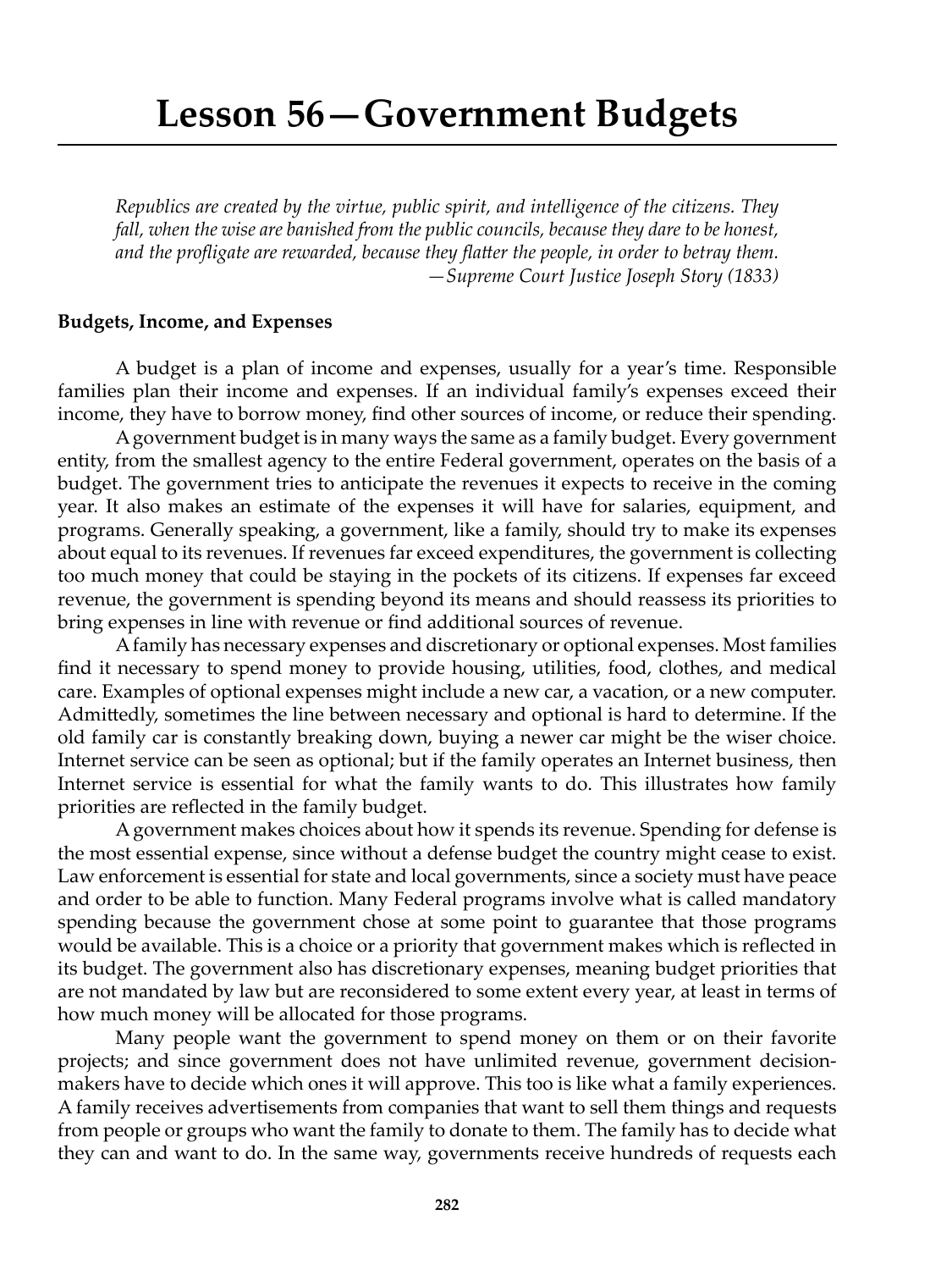year, from day care centers, schools, universities, the military, the space program, farmers, veterans, the poor, the elderly—and the list goes on and on. Elected government officials often sincerely believe that the government should spend money on what they believe to be high and valid priorities. At the same time, these office holders also usually want to be reelected; and so they do not want to tell people, "The government cannot or should not pay for your request. You will have to find another source of money or do without." Government programs are often enacted so that elected officials can say to the voters, "See what I did for you? This is why you should re-elect me."

However, the government cannot say yes to every request for funding without exceeding its revenues. When a family spends more than it receives, it experiences a deficit and has to borrow money. The amount that a family owes is called debt. When a deficit occurs month after month, the debt grows. The family has to develop a plan to pay off the debt, which might include generating more income and/or cutting expenses. If the family does not do this, it will be overcome by debt. More and more of the family's income will have to be allocated to paying off the debt, which usually involves paying interest on the debt. In the worst case scenario, the family is unable to pay its debts and must declare bankruptcy. It must then go through a process to decide what debts can be canceled or reduced and what long-term plan will enable them to pay off the remaining debts. Those to whom the family owes money may receive less than the amount they have loaned the family. These creditors will want to regain what they have lost by forcing the family to sell off some assets, such as a

car or other valuables. Another way that a creditor might compensate for his loss is by increasing interest charges to other debtors.

Government finds it difficult to say no to requests or perceived needs. As a result, it is easy for a government to go into debt. It is possible for cities, states, and countries to default on indebtedness and go bankrupt; but this is an extreme case. What is more likely is that the government will try to raise taxes or borrow money. If it borrows a great deal of money, its budget can become increasingly dominated by payments on the debt. Either way, the economy of the state or nation becomes increasingly influenced by the demands made by the government for more revenue.

*Department or agency budgets are estimates of what they think they will need in the coming year. Sometimes the agency does not spend as much as it had anticipated before the budget year started. However, government agencies want to spend all of what has been appropriated for them this year lest they lose some of their appropriation next year. This means that government workers sometimes look around for something to buy or a conference to aĴ end—even thought they don't strictly need it—just so they will spend all of their appropriation.* 

#### **The Budget Process**

The process for developing and adopting a budget by a government is roughly the same whether it is the local, state, or Federal government. First, the various executive departments and agencies prepare their estimates for expenses for the coming year. Many times this will include what the department sees as a minimum essential budget as well as a wish list for what the department would like to have. Second, the estimates are collected and reviewed by a central budget office. This office compares desired expenditures with expected revenues and comes up with a final budget proposal. Third, the executive (the president, governor, county executive, mayor, or city manager) presents the budget to the legislative body (Congress, legislature, county commission, or city council). The president submits his budget proposal to Congress in February, and most other governmental budgets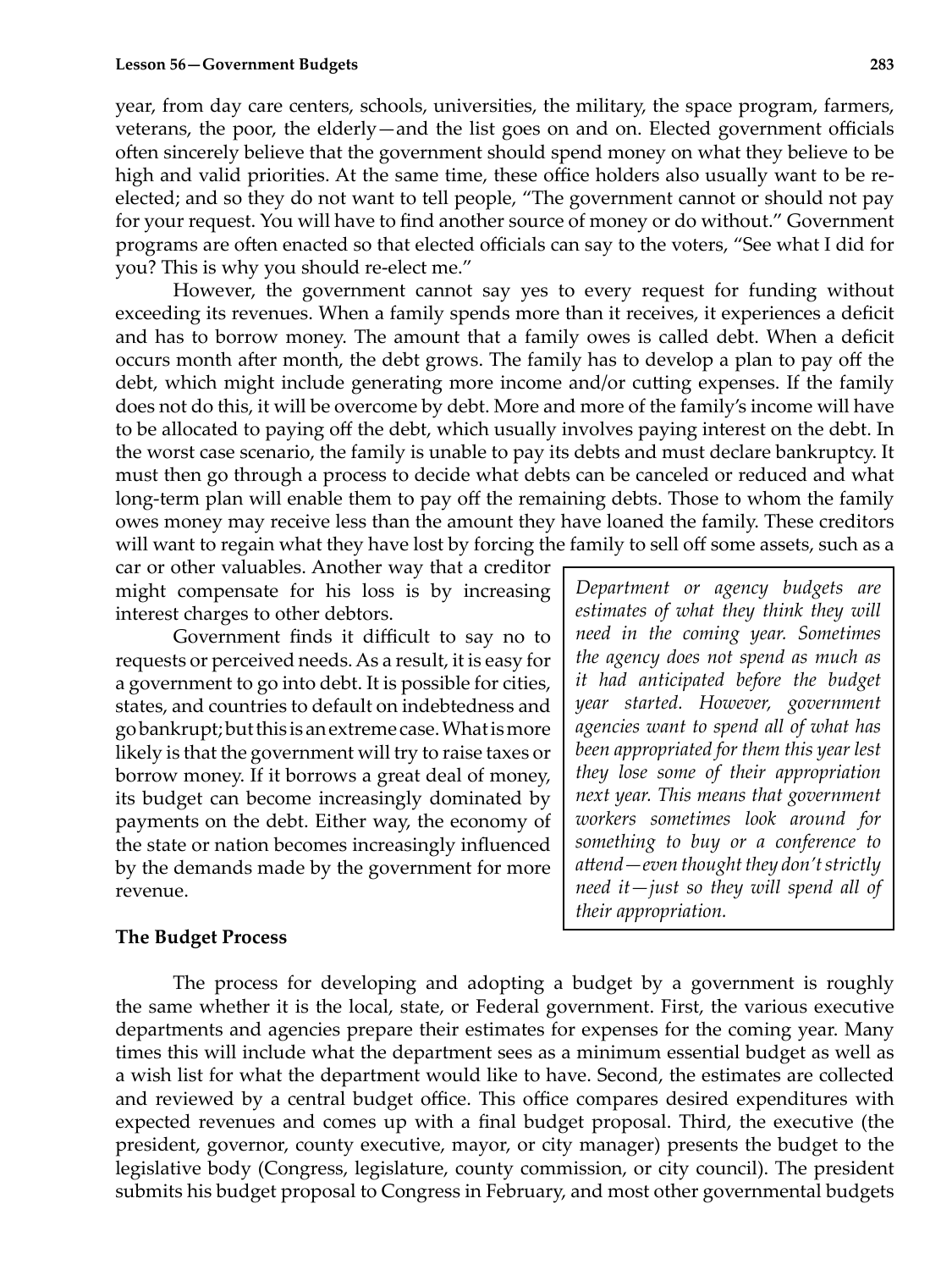are also submitted in the spring for the upcoming fiscal year. The Federal budget year or fiscal year runs from October 1 of one calendar year to September 30 of the following year. Some states and localities use a July 1 to June 30 fiscal year.

The legislative body then considers the budget, usually by breaking it down for review by various committees. Congress makes a distinction between the budget resolution (the overall plan) and specific appropriations, through which money is actually committed to programs. Governments on lower levels do not necessarily make this distinction. As the proposed budget is being considered, the committees and other members of the legislative body will probably have their own ideas about department budgets and programs they would like to see implemented, so the figures in the executive's budget proposal will likely be changed before final passage.

Budget considerations in the legislative branch usually bring forth the same debates year after year. For instance, conservatives almost always say that we need more money for defense and point out the waste and fraud that occur in social programs. On the other hand, liberals almost always say that we need to spend more on social programs and point out the waste and fraud that occur in defense spending. What happens too often is that

#### Sunshine, Sunset

*It is easier to get a government program started than it is to get one stopped. Some states and localities have adopted what are called sunset laws for certain programs. This means that authorization for the program will end at a stated point in the future. The program must be reconsidered for it to continue. The sunset provision is intended to make programs have accountability. If an agency or program is not accomplishing what it was created to do, it needs to be changed or abolished.* 

*Sunset provisions are not the same as sunshine laws. Sunshine laws require government bodies to hold their meetings in public, especially when votes are taken. They also require freedom of access to most government documents. This prevents secret or backroom deals that are attempts to avoid accountability.*

both defense and social programs receive more funding and little is done to stop the waste and fraud anywhere.

After the budget is adopted, procedures are followed to oversee the accurate expenditure of and accounting for government funds.

State government budgets are formulated under stricter guidelines than the Federal budget. The national government does not ever have to balance its budget, but forty-nine states have balanced budget requirements. These state requirements take different forms. Thirty-five state constitutions require a balanced budget, while the other states only have a law or resolution that can be easily amended from year to year to allow deficit spending. Another variation in state budgeting is that fifteen of them pass budgets for two years at a time. Some prepare a two-year budget, while others pass two separate annual budgets for the two-year cycle.

You can see that budget planning is a major part of what government departments do. In the next lesson we will look at sample budgets from various levels of government.

*I* give my opinion in this matter, *for this is to your advantage,* who were the first to begin a year ago not only to do this, *but also to desire to do it. 2 Corinthians 8:10*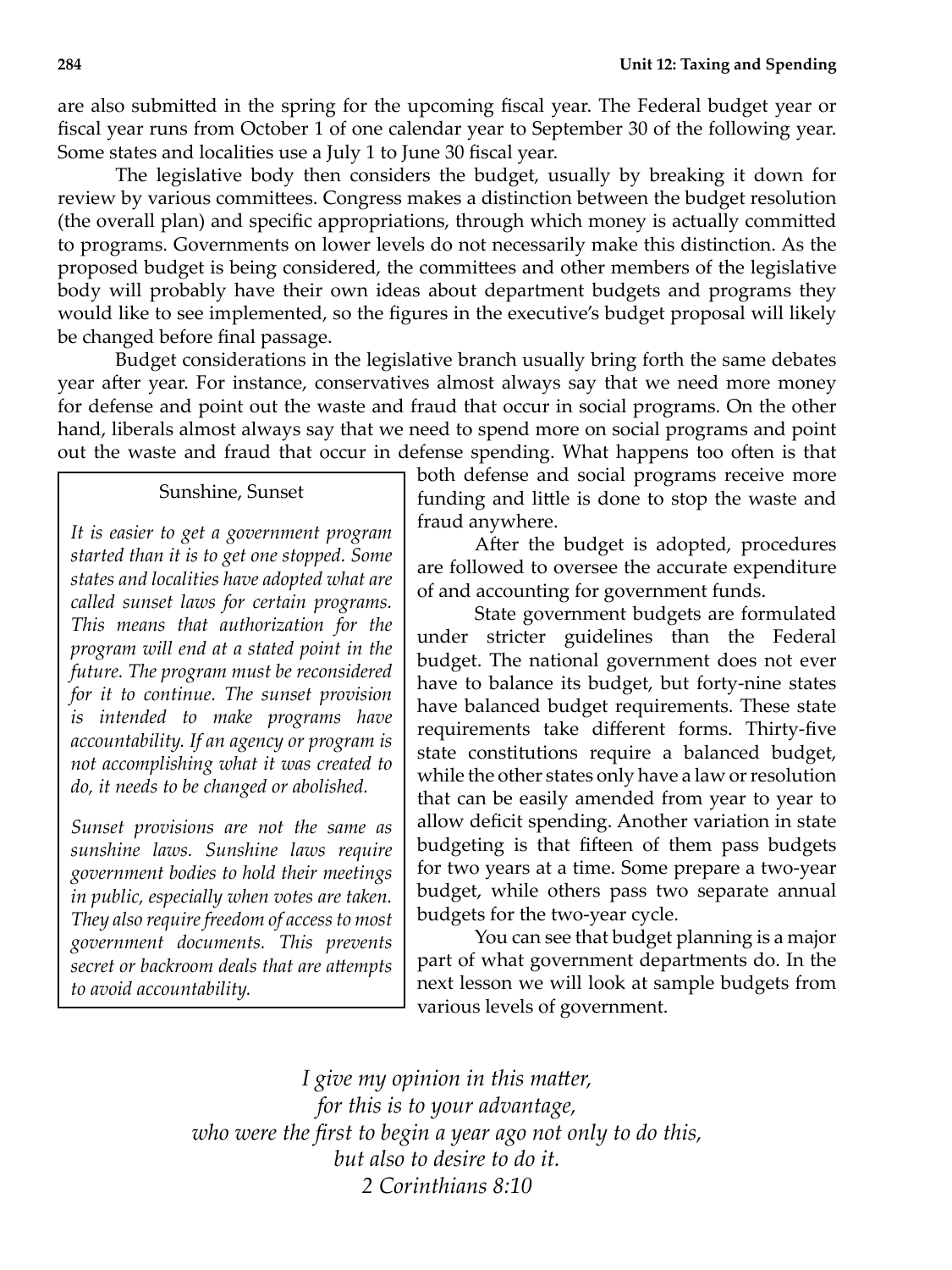# **Lesson 57—Sample Government Budgets**

*A billion here, a billion there, and preĴ y soon you're talking about real money. —AĴ ributed to twentieth century Republican Senator EvereĴ Dirksen of Illinois (The statement refl ects his aĴ itude toward government spending, though many doubt that he ever actually said it.)*

The elements of a family budget are usually easy to identify. Income is recorded on the W-2 form (or equivalent) issued by the employer or by careful record keeping if the family's income is from self-employment. Expenses can be fairly accurately recorded as well. The family spends so much on the house payment, so much on utilities, so much on food, so much on clothes, so much on medical care, and so forth. Some purchases might be difficult to classify. For example, do cleaning supplies come out of household expenses or out of groceries? Does eating with another family at a restaurant count as food or as entertainment? Nevertheless, most families can determine the best way to break down their spending accurately.

Government budgets, by contrast, are terribly difficult to nail down. They involve huge amounts of money in a large number of categories. The information is not easy to find or to break down line by line. This is exactly what many government officials want. They have less accountability this way.

- For instance, do Social Security payments come out of the regular budget or are they a separate item? Are benefits paid to veterans to be considered military expenditures or social program expenditures?
- In addition, government budgets are difficult to examine. You may have a hard time finding a copy, and budgets are such huge and complicated documents that studying them is a frustrating experience. The budget and tax levy document for a rural county, for example, might contain 50 pages with many lines of figures in small print. The budget for the Federal government runs to hundreds of pages.
- Finally, state and local governments have become so dependent on Federal funding for much of what they do that it is difficult to determine what is actually state or local revenue and what is provided by Federal grants. State officials like to talk about how much they are spending on certain programs, but they might not mention that much of what they are spending comes from the Federal government.

*In the 2000 election, candidates George W. Bush and Al Gore argued about the Social Security "lock box," meaning a guarantee that Social Security taxes will only be spent on Social Security expenses. However, there is no such lock box. There is a trust fund of excess Social Security tax collections from the past. The trust fund is used to buy government bonds as investments to increase the funds available for Social Security payments. Social Security contributions by individuals and employers are taxes, and payments to recipients come out of the Federal budget. If Social Security payments ever exceed Social Security revenue, the trust fund will have to be used to help make Social Security payments.*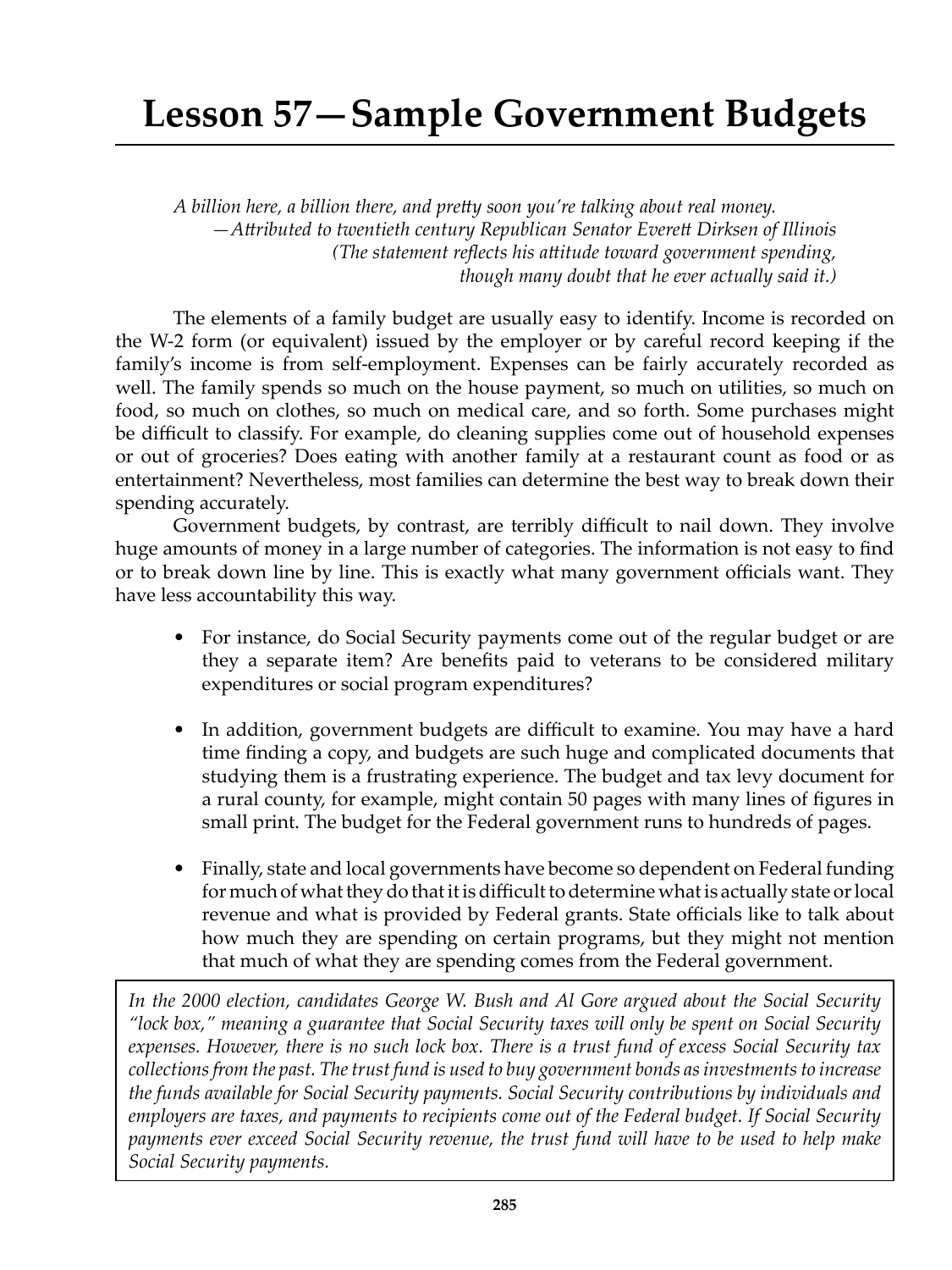In addition, government budgets rarely decrease. Governments do not usually spend less one year in actual dollars than they did the previous year. A major part of the increase in

the Federal budget is because of entitlement programs that are automatically increased year by year with at least a cost of living adjustment if not an actual increase in appropriations. When elected officials talk about budget cuts, they are often talking about a smaller increase than had been proposed, not a truly lower dollar amount from the previous year.

The chart shows the growth of the Federal budget from the 1960s. Major increases took place with Lyndon Johnson's Great Society programs in the 1960s and at other times. Even though Republicans have often complained about runaway government spending, the Federal budget continued to increase under Republican presidents and a Republicancontrolled Congress.

# **The Federal Budget**

The Federal budget for fiscal year 2007 that President Bush submitted to Congress in February 2006 called for \$2,770,000,000,000.00 (that's \$2.77 trillion) in spending. The general categories were as follows:

- Social Security: \$586 billion or 21%
- Defense: \$466 billion or 17%
- Medicare: \$394.5 billion or 14%
- Unemployment and welfare assistance: \$367 billion or 13%
- Medicaid and other health expenses: \$276.4 billion or 10%
- Interest payments on the national debt: \$244 billion or 8%
- Education and Training: \$90 billion or 3%
- Transportation: \$77 billion or 2.8%
- Veterans benefits: \$72.6 billion or 2.6%
- Everything else (including justice, environment, agriculture, community development, energy, and governmental expenses—a \$20.1 billion budget line in itself): the remaining 8.6%

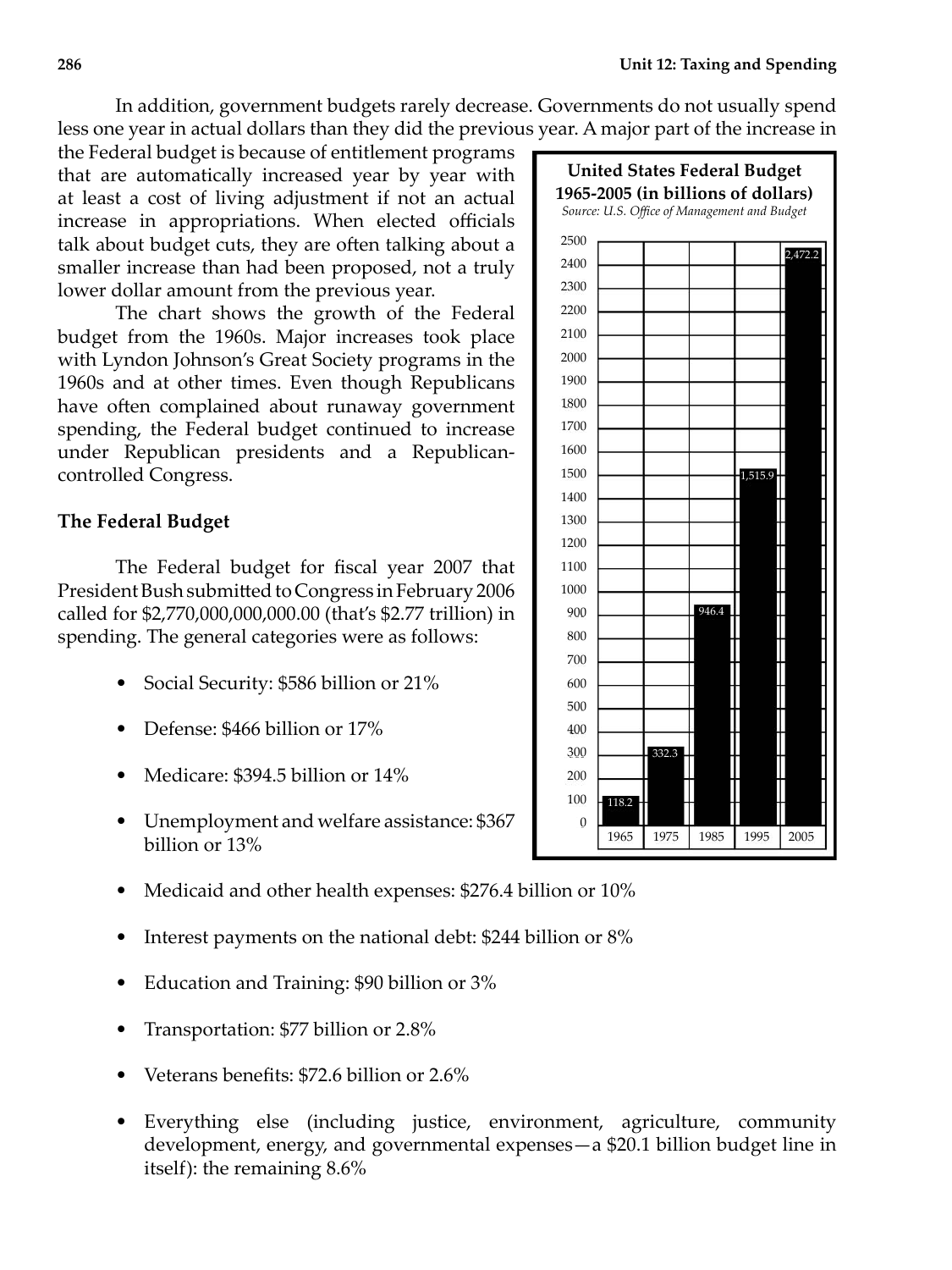

All categories were increased over the previous budget except foreign affairs and energy.

Within these general categories lie expenses for an almost endless list of programs. Here is one example. The community of Mt. Pleasant, Tennessee saw the construction of a community center that cost \$1.2 million and was funded by the U.S. Department of Agriculture Rural Development Agency (*The [Columbia] Daily Herald*, February 10, 2006, page 1). If the Federal government is spending over a million dollars for one project in one small town in one county in Tennessee, we can begin to see why the entire Federal budget amounts to over two and three-quarters trillion dollars.

#### **State Budgets**

The budgets for state governments vary widely. The state government of New York planned to spend \$110.7 billion in fiscal 2007. California's proposed 2007 budget called for almost \$98 billion in spending. The Wyoming state budget, by contrast, was about \$2.4 billion. Once again, we will consider the Tennessee state government's budget in more detail as our example.

The 2005-2006 budget for the state of Tennessee called for \$25,927,600,600 in spending. Of this amount, 47% was on health and social services. The major part of this category, over \$8 billion, was for the TennCare health care program (Tennessee's form of Medicaid) that provides health coverage for the poor and many others who do not have

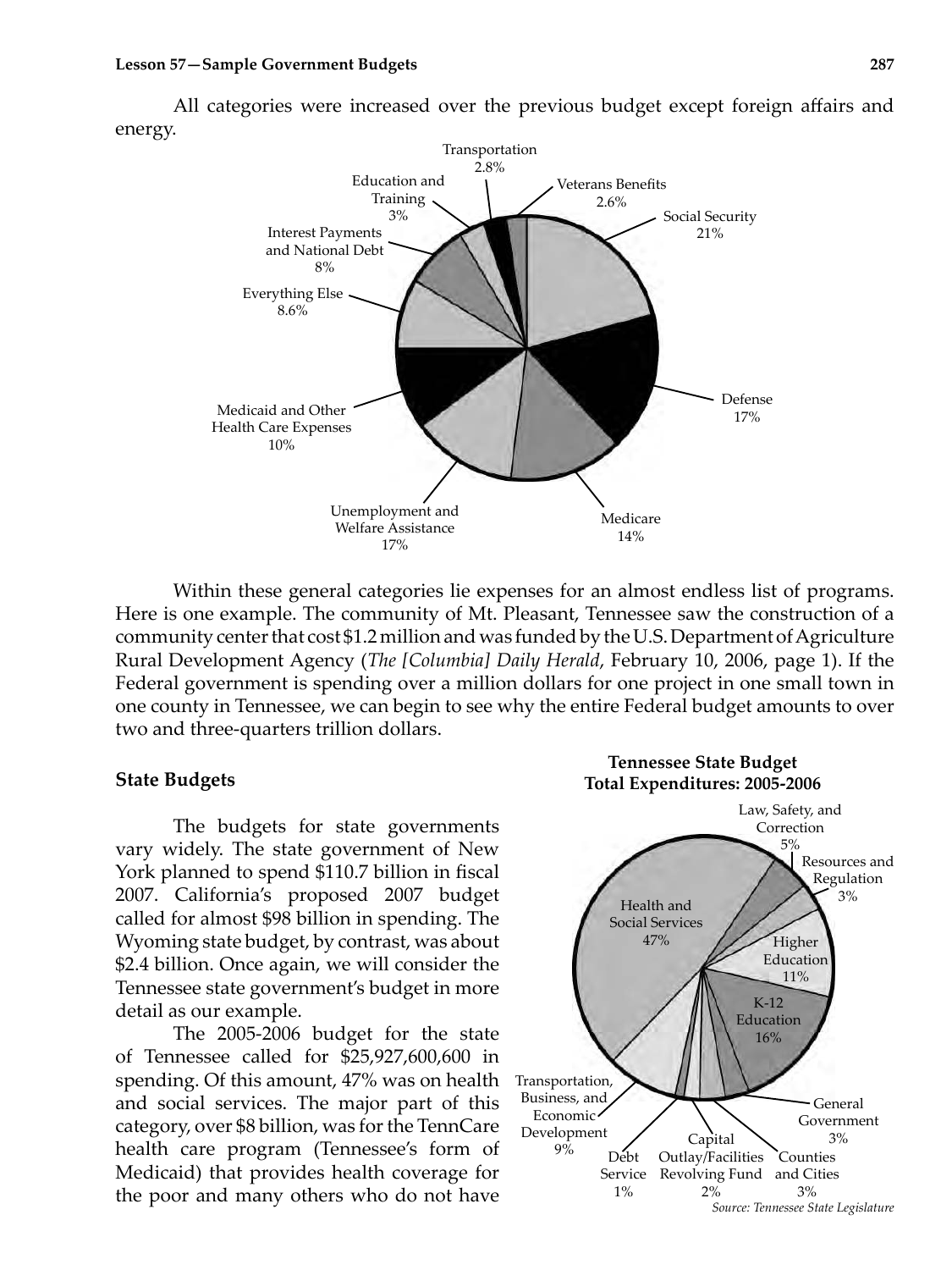traditional health insurance. Another 27% (almost \$7 billion) was allocated to education, from kindergarten through college. Transportation, business, and economic development received a total of 9% of the state's expenditures. Law, safety, and correction accounted for 5% of the state's spending. The expenses of operating state government totaled 3% of the budget. Another 3% was money sent to county and city governments.

The state's expenditure picture was a bit more complicated than this, however, because of the money provided by the Federal government. Of the \$25.9 billion state outlay, a little less than \$9.8 billion or about 37% came from the Federal government. Tennessee collects 45% of its funds through state taxes. The rest of its funds come from fee-based services and sale of long-term bonds. Of the Tennessee tax dollar, 41% is spent on education; 31% on health and social services; and 9% on law, safety, and correction. Since Tennessee receives significant Federal funds to help pay for the TennCare health program, proportionally more of the tax revenues generated by the state goes to education.



*Some of the revenue that a state receives from the Federal government is called "pass through" money, because it enters the state treasury but is earmarked for specifi c purposes and passes through directly to that expense. The state has no discretion on how it spends this money.* 

*Source: Tennessee State Legislature*

# **County Budgets**

Jackson County, Tennessee is a rural area. The county population is about 11,000 people. The largest community is Gainesboro, which has a population under 1,000. For the period July 1,

2005 to June 30, 2006, Jackson County government planned to spend just over \$18 million. Of this amount:

- \$10.6 million was for schools and another \$903,000 was for cafeteria services.
- \$3.3 million was earmarked for the broad category of general services, which includes county offices, the sheriff's department, and most other county expenses.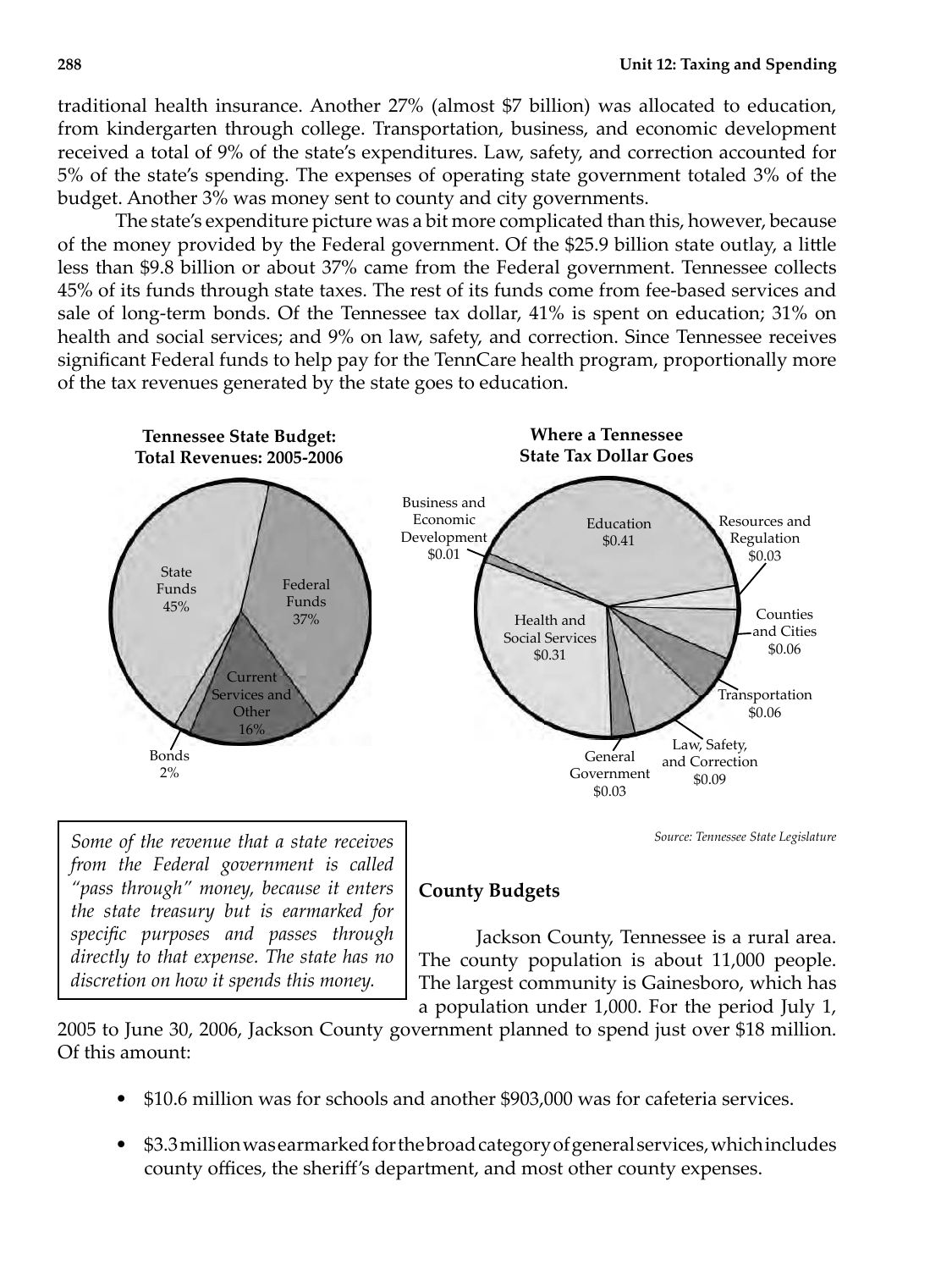- \$2.1 million funded the county's roads and public works departments.
- \$577,000 was designated for the county's debts (such as school construction bonds)
- \$354,000 paid for the county's solid waste and sanitation programs.

As with the state, an examination of the county's expenditures has to take into account funding from other sources. Fifty-nine percent (\$9.4 million) of the county's revenue came from the state. Direct Federal grants accounted for just under one million dollars. Only 35%, or just over one-third of expenditures (\$5.7 million), came from the county itself. Of the county's portion, over half was provided by the county property tax, while the rest came from the county's general fund that had \$6.5 million in reserve (expenditures exceeded income in this budget by about \$2 million). Thus, some of the state budget was included in the Federal budget, and some of the county budget was included in the state budget. These figures came from the Jackson County 2005-2006 budget document.

# **City Budgets**

Finally, we look briefly at budget averages for municipalities. According to the National League of Cities, across the country cities spend:

- 21% of their budgets for safety (including police and fire protection)
- 21% for housing, waste disposal, and other environmental issues
- 14% for transportation (such as street repair and subsidizing city bus service)
- 12% for education (a lower figure than in a typical county since many cities depend on county or special district school systems)
- 11% for health, hospitals, and welfare
- 7% for administration costs.

The other 14% covers various smaller programs which might vary from city to city.

As with a family, a government's budget reflects its needs and priorities. To spend money, a government has to receive money. In the next lesson, we will analyze from where government revenues are derived.

*Those deputies provided for King Solomon and all who came to King Solomon's table, each in his month; they leĞ nothing lacking. They also brought barley and straw for the horses and swiĞ steeds to the place where it should be, each according to his charge. 1 Kings 4:27-28*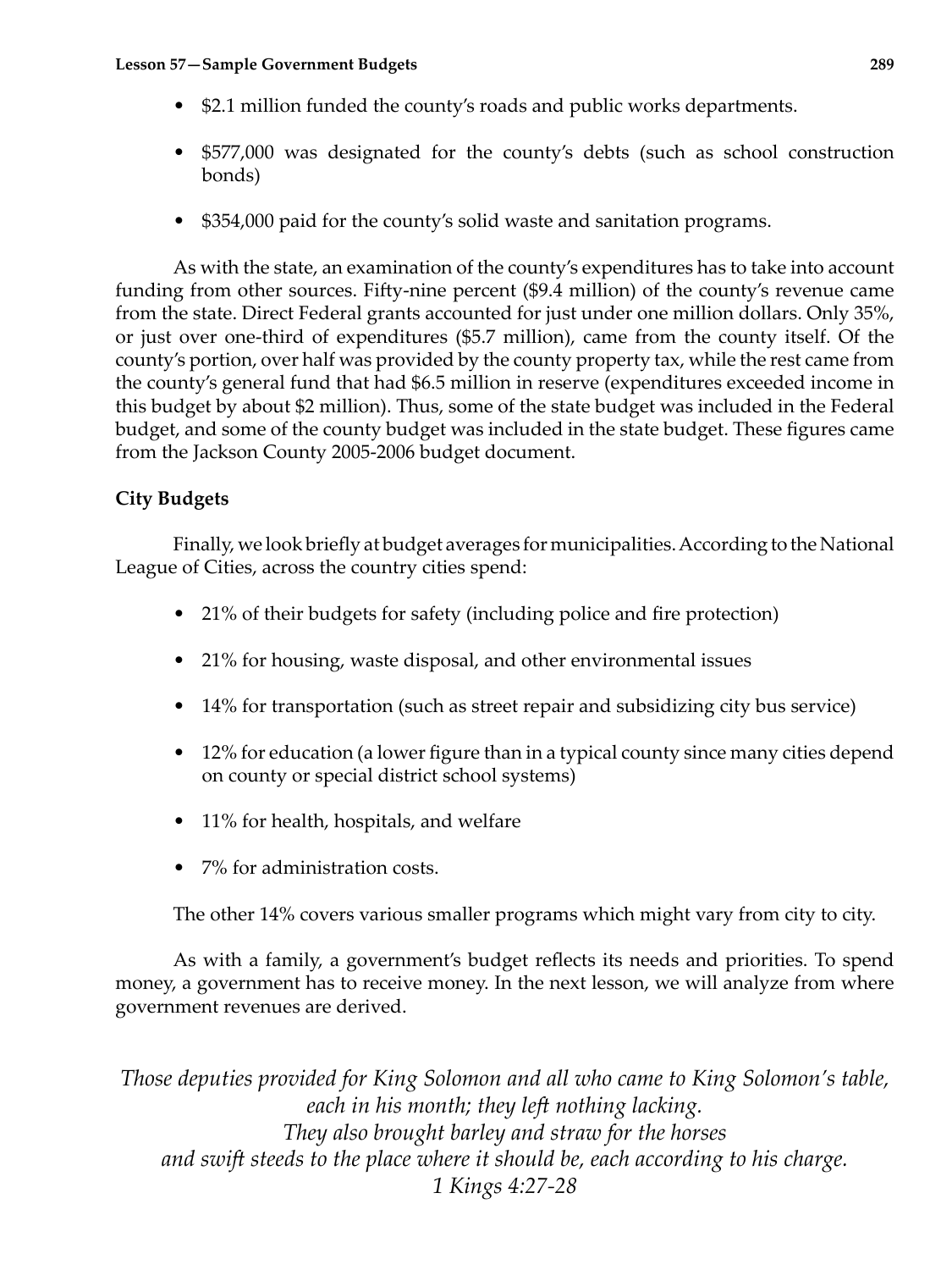# **Lesson 58—Sources of Federal Revenue**

*Our Constitution is in actual operation; everything appears to promise that it will last; but in this world nothing is certain but death and taxes.*

*—Benjamin Franklin (1789)*

When a family needs more money, the father might change jobs to one that pays better, or he might take on a part-time job. Other family members might go to work or produce things in the home to sell. When a government needs more money, however, it cannot go out and



*Filing Income Taxes, c. 1920*

govern more. Governments obtain more revenue by increasing taxes, enacting new taxes, or finding new sources of revenue such as imposing fees for certain services or creating a state lottery.

The sharp increase in government spending in recent years has meant that more and more money earned by Americans is being taken for government revenues. Americans have not always shouldered this heavy tax burden. In the early years of the country, the Federal government collected domestic taxes only on the production and sale of certain items such as alcoholic beverages, tobacco, carriages, and slaves. The War of 1812 was partly

financed by a national sales tax on certain luxury items such as silverware, jewelry, and watches. In 1817, Congress ended internal taxes and financed the Federal government with tariffs imposed on imported goods. Since 1913, the Federal government has collected taxes on personal and corporate incomes.

#### **The Federal Income Tax**

The greatest single source of revenue for the Federal government is the income tax. It provides about sixty percent of Federal revenue.

The income tax is collected on the honor system. For most Americans, payment of the income tax begins with the process called withholding. Workers tell their employers at what rate they want their taxes withheld from their paychecks. The employer saves that money and sends that amount to the U.S. Treasury on behalf of the employee every three

*The Tax Foundation computes what the average American pays in all taxes each year, including income tax, Social Security tax, sales tax, corporate taxes that are passed on to the consumer, and so forth. Based on the average American's income, the foundation annually announces Tax Freedom Day, the day when the average American has earned enough to pay all of his taxes based on a fi veday work week. In 2005, Tax Freedom Day was April 17. Everything that the average American worker earned from January 1 to April 17 went to pay his taxes for the year. AĞ er that, he was able to work for himself.*

months. After the year ends, the employer gives the employee a statement, called the W-2 form. The W-2 tells how much the employee has earned and how much has been withheld and sent to the government.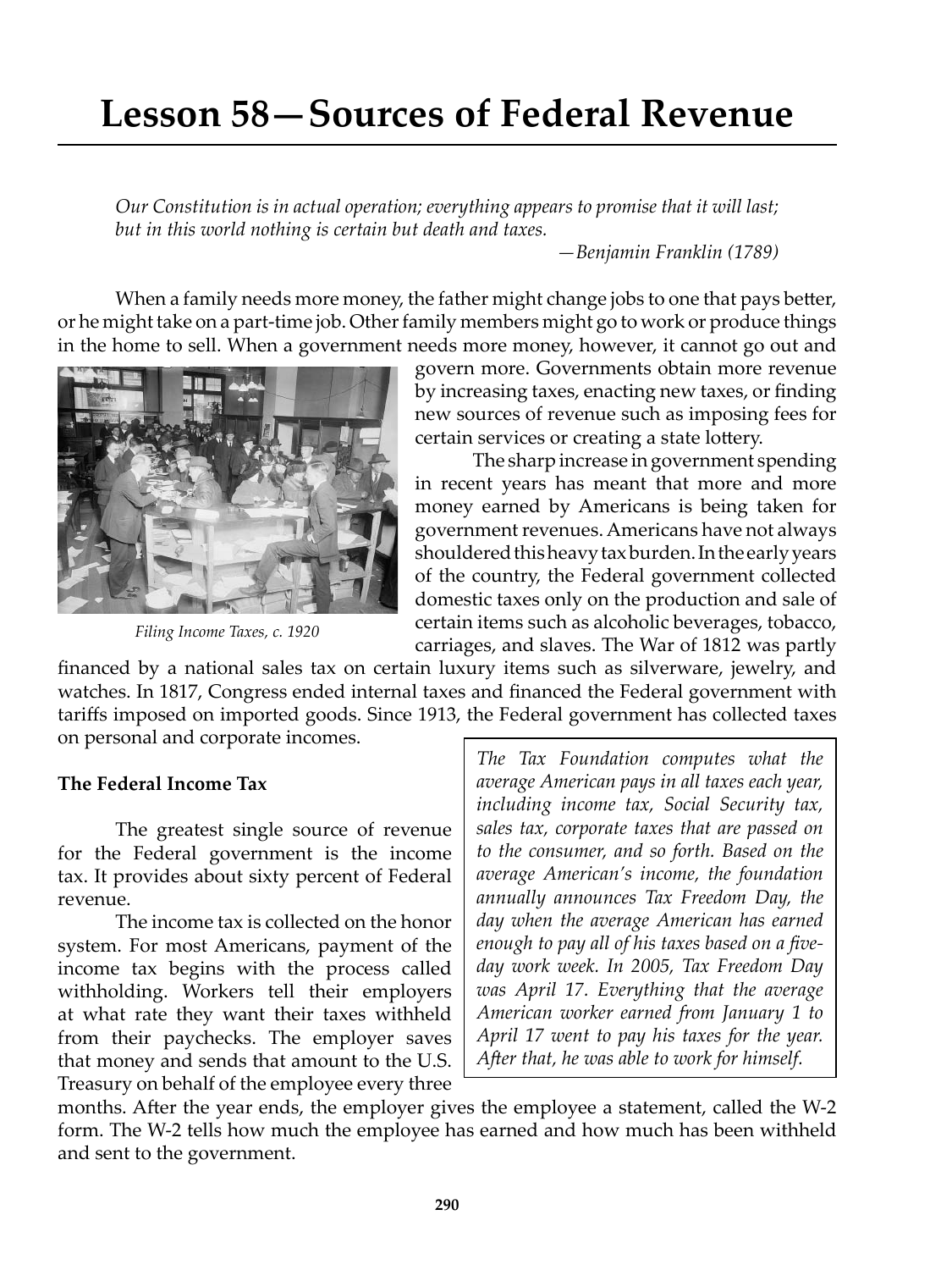Each individual is responsible to file a tax return by April 15. The return reports the individual's income, amounts that can be deducted from taxable income, and how much he owes in taxes. If too much has been withheld, the taxpayer is entitled to a refund. If too little has been withheld, he must pay the government the difference.

Withholding eases the burden on taxpayers by letting them pay their taxes throughout the year instead of forcing them to come up with the entire amount at tax filing time. It also lets the government be sure that it will in fact receive the taxes that are due. The government does not pay interest on the taxpayer's money that it holds until the tax returns are filed.

Self-employed persons have to maintain their own records and must make their own quarterly estimated tax payments to the government. Corporations file profit and loss statements with the government showing their income or loss for the year. On the basis of that information, corporations pay corporate income taxes.

The government assumes that a business honestly reports its profit or loss and the salaries that it pays to workers. The government also assumes that self-employed persons report all of their income and that hourly and salaried workers report all of their outside income that is not subject to withholding (such as tips received by restaurant servers and income

from craft fairs and mowing lawns). Employers must send copies of the W-2 to the Internal Revenue Service (IRS). Banks and investment companies send copies of earnings statements both to investors and to the IRS. The information reported by employers is matched with the information reported by employees on their tax returns. When someone does not tell the truth to the IRS, they are subject to fines, the payment of back taxes with interest, and in some cases prison terms.



*Members of the U.S. Air Force Work on an Income Tax Return at a Military Base in Germany, 2001*

The Federal tax code is a dizzying assemblage of forms, requirements, exemptions, percentages, and loopholes. When an individual taxpayer reports his earnings, he does so on the IRS Form 1040 (or variations of it) with accompanying forms that provide relevant information such as interest income, self-employment income, rental income, and legitimate deductions. The taxpayer is entitled to a personal exemption of a certain amount of income each year on which he does not have to pay income tax. He or she can also claim an exemption for his dependents, the people for whom he provides most of the financial support. This most often refers to a taxpayer's children. The taxpayer can also claim certain deductions to be subtracted from his income before his tax is calculated. Deductions include medical expenses paid during the year, property taxes, interest on a home mortgage, and charitable contributions. He can take the standard deduction that the government offers or he can itemize (list) his deductions if the itemized total is higher.

When all of the exemptions and deductions have been subtracted from a person's gross income, what remains is taxable income. The tax rate is greater on higher incomes. This policy is called a progressive tax. It is based on the assumption that those with greater incomes can afford to pay a greater percentage in taxes and still be able to live comfortably.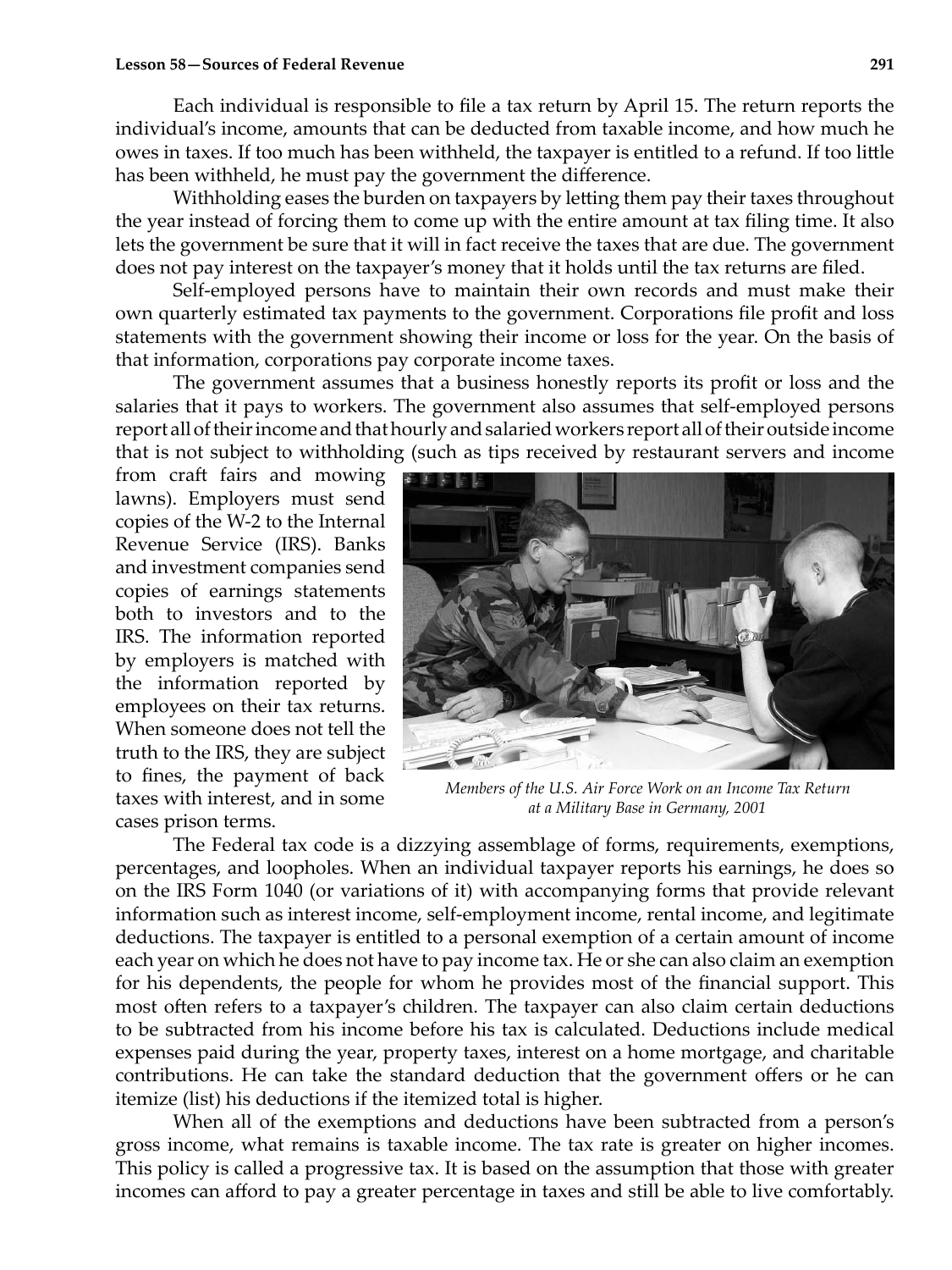This philosophy has been carried to an extreme in the past. The highest tax rate in the early 1960s was 91%. After a series of reductions, the top rate is now 28%. Still, the wealthiest Americans pay the majority of income taxes and the poorest pay no income taxes at all.

#### **Social Security and Medicare Taxes**

As we showed in an earlier lesson, Social Security and Medicare are a major part of what the Federal government does. Taxes to support these programs are listed separately but are withheld along with income tax. Social Security and Medicare taxes are paid by both the employee and the employer. The worker and the employer each pays 6.2% of the employee's income, up to an income of \$94,200 per year, in Social Security (or FICA, Federal Insurance Contribution Act) taxes. Each also pays 1.45% in Medicare tax on all income (there is no income ceiling with Medicare as there is with Social Security). The employer portion is the government's way to make businesses contribute to retirement benefits for its workers and for all Americans. Thus a total of 15.3% of a person's income is paid to the government for Social Security and Medicare taxes (6.2% plus 1.45% of the worker's salary sent in by the employer; and 6.2% plus 1.45%—plus what he owes in income taxes—withheld from the employee's paycheck and sent to the government).



*Keeping Individual Old-Age Insurance (Social Security) Records, 1930s*

Self-employed persons must also pay Social Security and Medicare taxes, in accordance with the Self-Employment Contributions Act (SECA). At one time, self-employed persons paid a lower rate, but now a self-employed person is responsible for the entire 15.3% rate that covers both Social Security and Medicare. However, to ease the burden on self-employed persons, they pay this 15.3% rate on only 92.35% of their income, and they can subtract onehalf of their self-employment tax as a deduction from their income before they figure their income taxes. I told you the Federal tax code was complicated!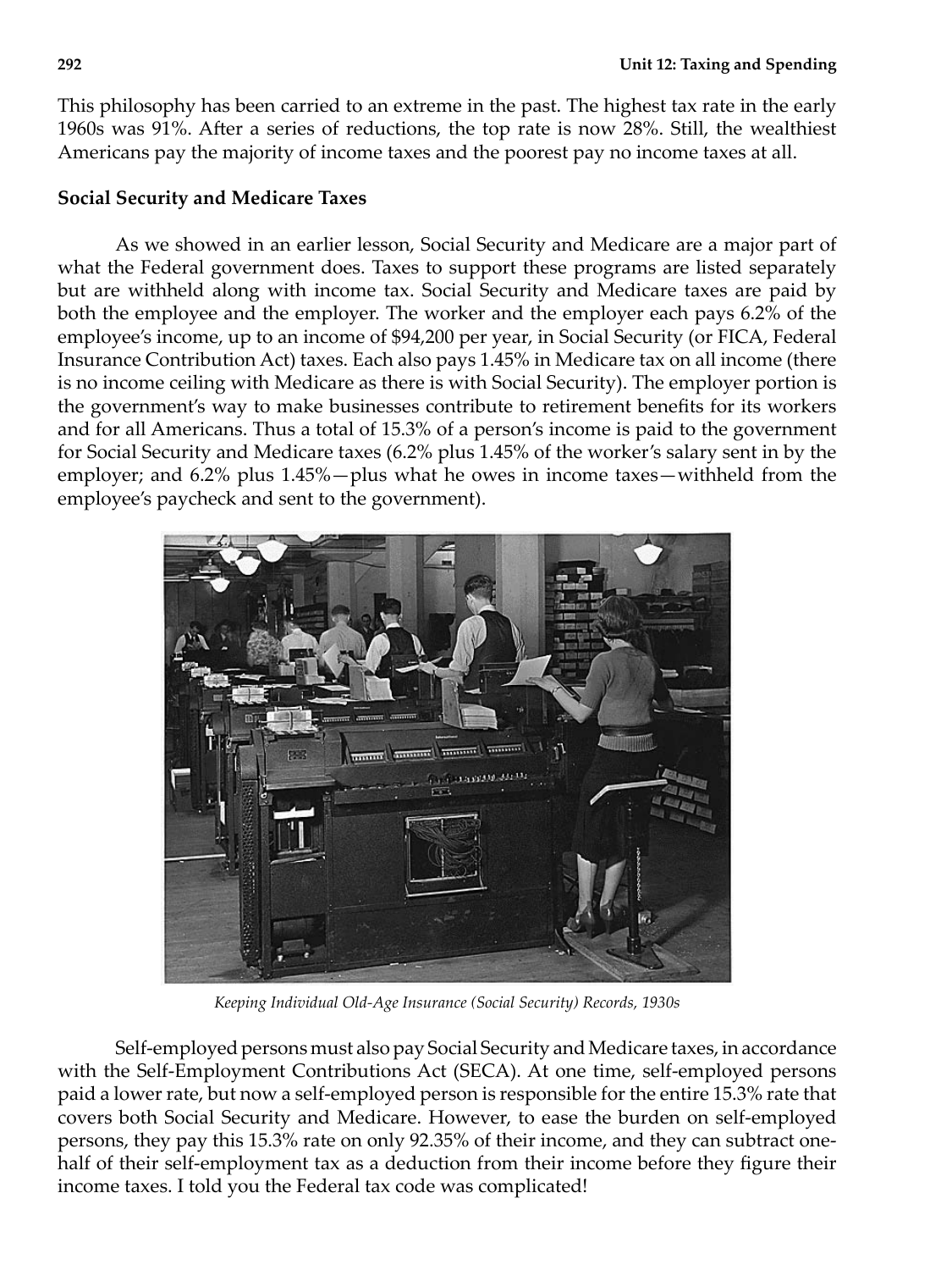*Excise or luxury taxes are as close as we have come to a national sales tax. Countries such as the United Kingdom and Canada have a national sales tax called the Value Added Tax or VAT that can be as high as 18% of the purchase price. Supporters of a U.S. national sales tax (the rate of 23% has been suggested) to replace the income tax system say that it would be simpler than the complicated system we now have. A sales tax taxes consumption, not income. The more you buy, the more you pay. Most plans provide for poorer families to receive a rebate of the national sales taxes they pay. It would also be a way to tax the underground economy. No income tax is collected on illegal drug transactions, for instance; but when the persons involved in such activity make purchases, they*  would pay their fair share of taxes. One problem with creating a new avenue for the government *to collect taxes is that the old avenues are still there. At some point both old and new will likely be used to generate revenue.*

### **Other Sources of Federal Revenue**

The Federal income tax provides most of the national government's revenue. The other 40% is generated by a wide array of sources.

- The government collects taxes on the sale of certain items, such as alcoholic beverages and tobacco products, gasoline, furs, jewelry, and guns.
- Customs or tariff duties are collected on items being imported into the country for sale.
- The capital gains tax is collected on the increased value that long-term investments acquire for the investor. This applies primarily to things like stocks and real estate owned for investment purposes. For many years, the increased value of a family home was taxed as a capital gain when the home was sold. This was quite a burden for the average American until the capital gains tax on the sale of residences under \$500,000 for a married couple (under \$250,000 for a single person) was repealed in 1997. The capital gains tax is seen by many as a way to generate tax revenue from people who have excess income to invest. Opponents of the tax say that it discourages investment.
- Estate or inheritance taxes are collected when an heir receives an inheritance from a deceased person in excess of \$2 million. Most inheritances are below this amount. The rate on taxable estates is about 45%. Supporters of this tax say that a person who receives income in this way should be taxed for it. Opponents say that the estate has already had taxes paid on it as the deceased person built his wealth over his lifetime and therefore it should not be taxed again when someone inherits it.
- A gift tax is to be paid by the giver when he or she gives someone over \$10,000 in one year. This tax is intended to prevent a person from shifting his wealth to someone else in order to avoid paying taxes on it or to avoid having it used to pay for such things as nursing home expenses. Some gifts are protected from taxes by certain laws, such as those governing education funds established by parents or grandparents.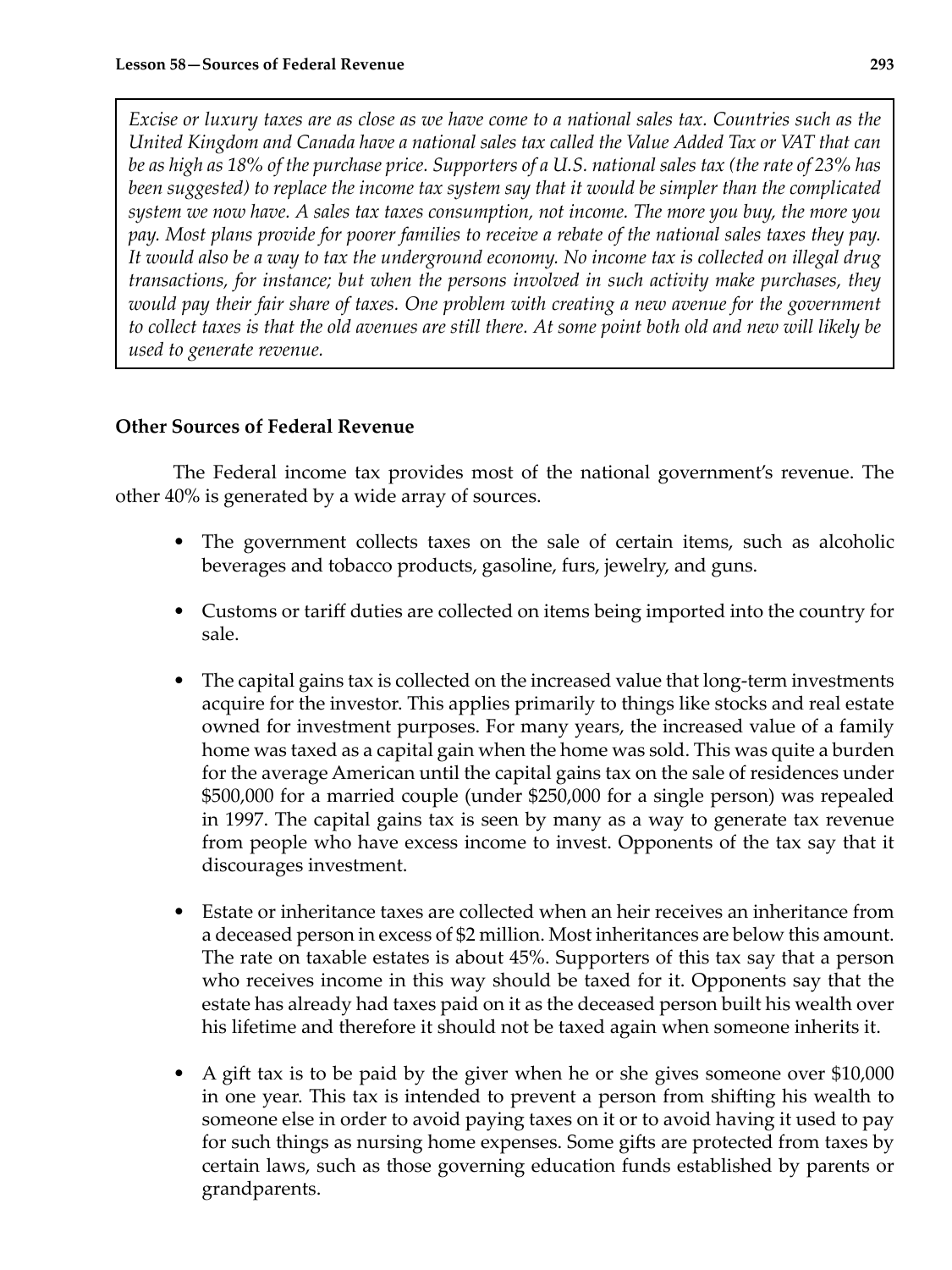- A Federal tax is charged on telephone service to help pay for Internet connections in public schools.
- A major source of Federal revenue is borrowing. For fiscal 2007, the government expected to spend \$354 billion more than it would receive in revenues. This money was mostly borrowed by the sale of government bonds. This policy provides money for the short term, but it pushes the Federal government deeper in debt over the long term.

*The rich rules over the poor, and the borrower becomes the lender's slave. Proverbs 22:7*

# **Reading**

• "The Moral Case for the Flat Tax" by Steve Forbes (*WHTT*, p. 158)



*Aerial View of Washington, D.C., Showing the Old Executive Offi ce Building, the White House, and the U.S. Treasury*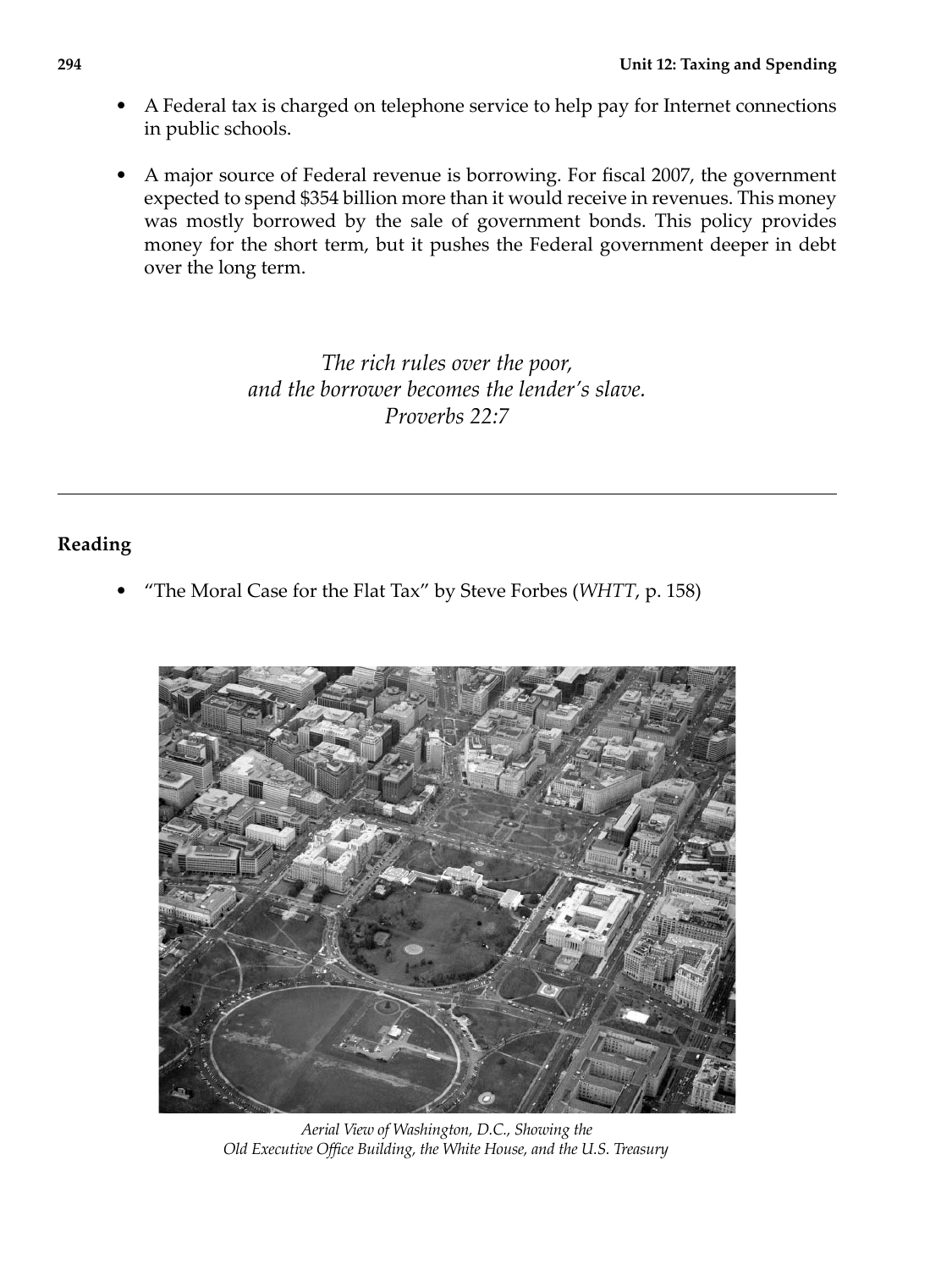# **Lesson 59—State and Local Taxes**

*The truth is that all men having power ought to be mistrusted. —James Madison*

State and local governments need revenue to carry out the services that they render to the public. To raise this revenue, these governmental units employ a wide variety of taxes and fees.

#### **State Income Tax**

Forty-one states have imposed a state income tax on the regular earned income of residents and corporations. Two states, New Hampshire and Tennessee, only tax dividend and interest income above a certain amount. Seven states—Alaska, Florida, Nevada, South Dakota, Texas, Washington, and Wyoming—do not have a personal state income tax.

Just as with the Federal income tax, state income tax is withheld from paychecks and

self-employed persons are required to make quarterly estimated payments of their tax liability. Residents (and others who earn income in the state, such as those who own rental property in one state but live in another state) send to the state department of revenue tax returns that are due the same time that Federal returns are due. States have lower income tax rates than the Federal income tax rate, and state returns are generally simpler to complete than the Federal forms. Montana's progressive rate runs between 2% and 11% of taxable income. California collects from 1% to 9.3% depending on the amount of income. Rates of 2% to 6% are common.

#### **State Sales Tax**

Taken as a whole, the fifty states collect about as much from personal income taxes as they do through state sales taxes. States that do not have a personal income tax rely more heavily on the sales tax for revenue. Sales taxes are collected at the time of purchase



*Prudhoe Bay at the Northern End of the Trans-Alaska Pipeline*

*The state of Alaska receives substantial revenue from the sale of minerals exported from the state. The largest portion of this revenue comes from the oil sent through the Trans-Alaska Pipeline. A permanent fund has been created to invest and manage this income. Each year, the state gives a dividend from the fund's profits to every adult who has lived in the state for at least one year. In 2005 the dividend was about \$845.00 each. The highest dividend so far was \$1,963.86, which was the dividend paid for 2000.*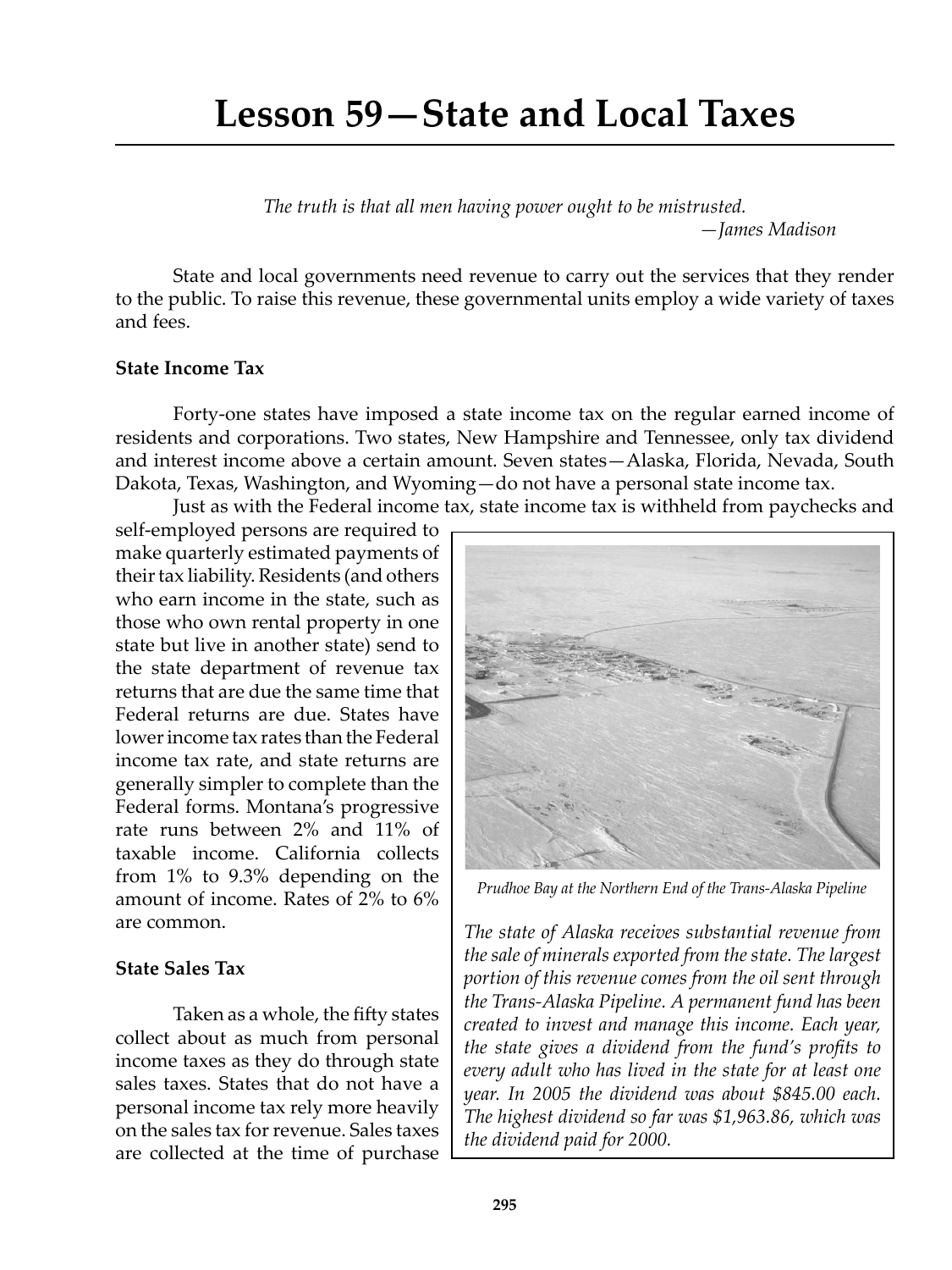by the seller, and the seller sends payments to the state revenue department once a month or once a quarter. Thus, those who conduct business in a state do the bulk of the work of collecting sales tax on behalf of the state government.

In most states, the state legislature sets a statewide rate but allows counties and cities to add an additional amount on sales occurring within their borders. Colorado collects only a 2.9% state sales tax, but localities can add up to 7% additional sales tax. Oklahoma's state rate is 4.5%. Local communities can add up to 6%, making a total possible tax rate of 10.5%. The Arkansas rate is 5.125% state and up to 5.5% local, giving a maximum combined sales tax of 10.625%. Counties receive all of the local sales tax plus a portion of the state sales tax collections. Hawaii has the lowest sales tax rate, charging a flat 4% statewide. The rate



*Grocery Store in Lincoln, Nebraska, 1942*

in Maine, Maryland, and Massachusetts is a flat 5% statewide. Alaska does not have a state sales tax, but localities may impose up to a 7% sales tax.

Several exemptions to the sales tax are provided by the states. Churches and other charitable organizations are not generally charged sales tax on purchases they make. Some items, such as food and prescriptions, are in some states exempted from the sales tax or taxed at a lower rate. Professional services (doctor visits, plumbing calls, and so forth) are not taxed in all states, however some states do

collect tax on certain services. Wholesale purchases (when a retail company buys something from a manufacturer or distributor to sell to the public) are not subject to sales tax, since sales tax will be paid by the retail customer.

Sales made in interstate commerce (a company in one state selling to someone who lives in another state) have traditionally not had to include sales tax, but this is changing. The practice of not charging sales tax on interstate sales has caused states to lose significant revenue from interstate sales made on the Internet. Because of this, some states have made an agreement to collect sales taxes on interstate Internet sales between participating states. Businesses will have to collect the sales tax for the customer's state of residence and send those revenues to the respective states on a regular basis.

The sales tax is often considered a regressive tax because it is not based on the person's ability to pay. Wealthy people pay the same sales tax on a loaf of bread or compact disc that poor people pay, but the sales taxes paid by a poor person make up a larger portion of their income than they do for wealthy people. This is why some states have exempted food and prescriptions from sales tax.

#### **Other State Taxes**

The next largest source of state revenue, after income tax and sales taxes, has to do with automobiles. Since vehicles play a big part of American life, and since they are such major purchases, states give special attention to how they can generate revenue from the sale, ownership, and use of vehicles.

States may impose their own sales tax on gasoline on top of the Federal gasoline tax. These revenues are generally used to help pay for road maintenance and construction. In addition, states charge a fee for registering vehicles and obtaining license plates. States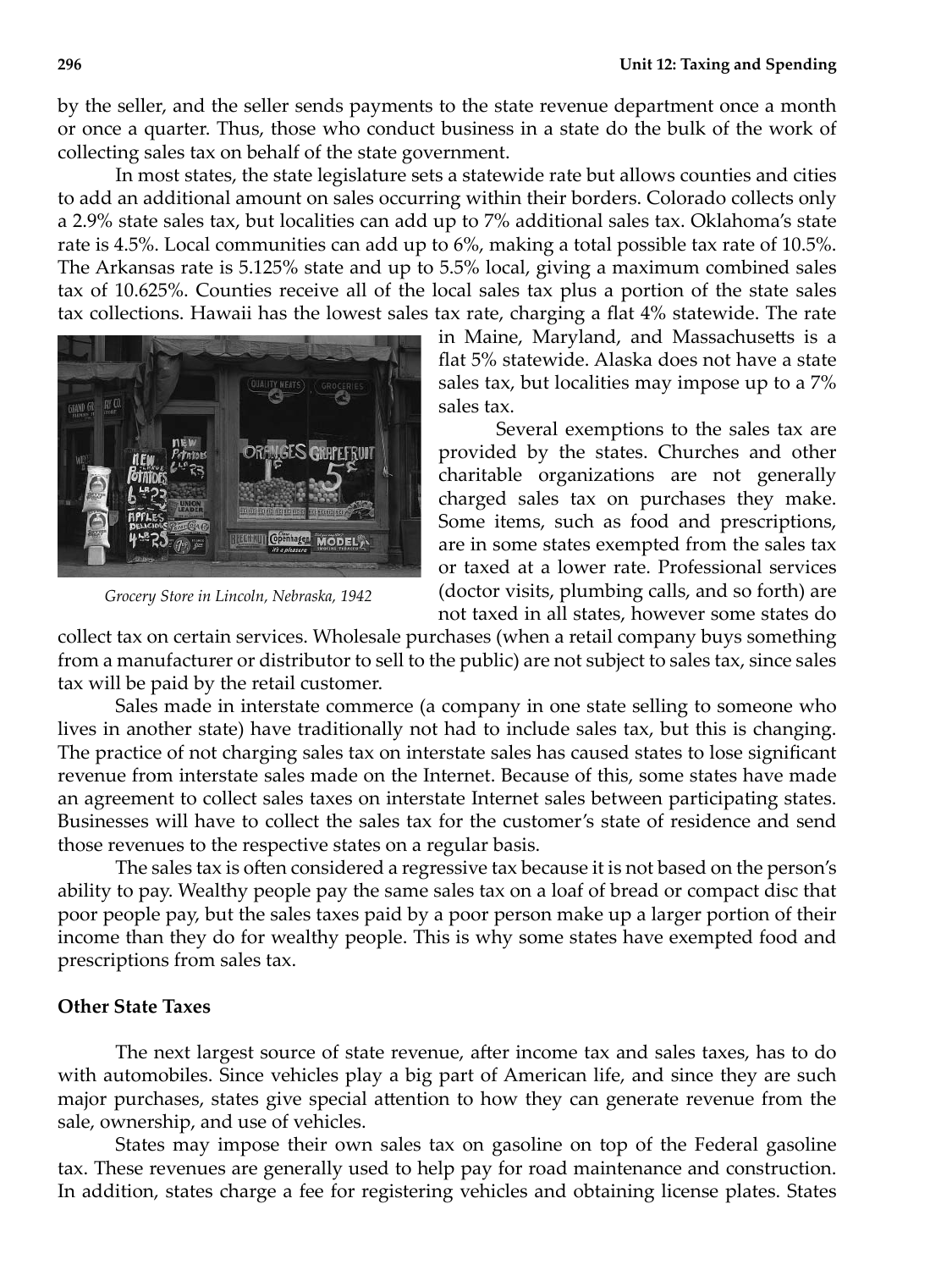assume that if you can afford to buy a car, you must be able to afford to register it with the state. This process not only raises revenue for the state, but it also gives the state a record of the vehicle in case it is stolen or is involved in an accident or traffic violation.

State governments can be quite creative when it comes to generating revenue through their citizens' ownership of cars. For instance, in Mississippi, the cost of license plates or annual renewal stickers is based on the value of the car. This is called an ad valorem tax (from the Latin for "to the value"). Thus, owners of newer and more expensive cars can expect to pay several hundred dollars for their license plates. The ad valorem tax that a car owner pays each year decreases over time as the value of the car decreases.

Other taxes that generate a significant amount of revenue for states include taxes on the sale of alcohol and tobacco and taxes paid by utilities and insurance companies to do business in the state. Taxes that have become popular with state and local governments in recent years are an amusement tax that is charged at theme parks and restaurants and a hotel/motel tax that is added to the price of a motel room. In some cases the taxes for staying in a motel room can add 15-18% to the basic rate. Some cities impose these taxes whether the state does or not. These taxes are attractive to governments because they are often collected from tourists who come from out of state or from business persons who have expense accounts and therefore do not feel the tax personally. Thus, a government can benefit from visitors without having to impose another tax on its residents.



#### **County and Municipality Revenues**

The major portion of a county's revenue comes from the property tax (some states charge property taxes also). Real property is a community's most valuable asset, and since it is protected by the local government it is taxed according to its value. The property assessor must consider every parcel of land and determine a value for it. Usually this assessed evaluation is somewhat less than the fair market value of the property (the price for which the property could be expected to sell). If a property owner believes the assessment is too high, he can request a hearing before the board of equalization, which will reconsider the assessor's decision.

A portion of the property's assessed worth, perhaps 25%, is taxed at the rate set by the county government for each hundred dollars of taxable assessed value. For instance, the property tax rate for a rural county might be \$2.61 for each \$100 of taxable assessed value. A person who owns a home assessed at \$100,000 would pay \$652.50 in property taxes for the year (\$100,000 x 25%= \$25,000, then \$2.61 x 250 = \$652.50). This rate is low compared to many counties in the country. Property tax rates in some places are three or four times this much.

Property taxes are always collected in arrears, or at the end of the period in question. In other words, the 2005 property tax was paid at the end of 2005 or the beginning of 2006.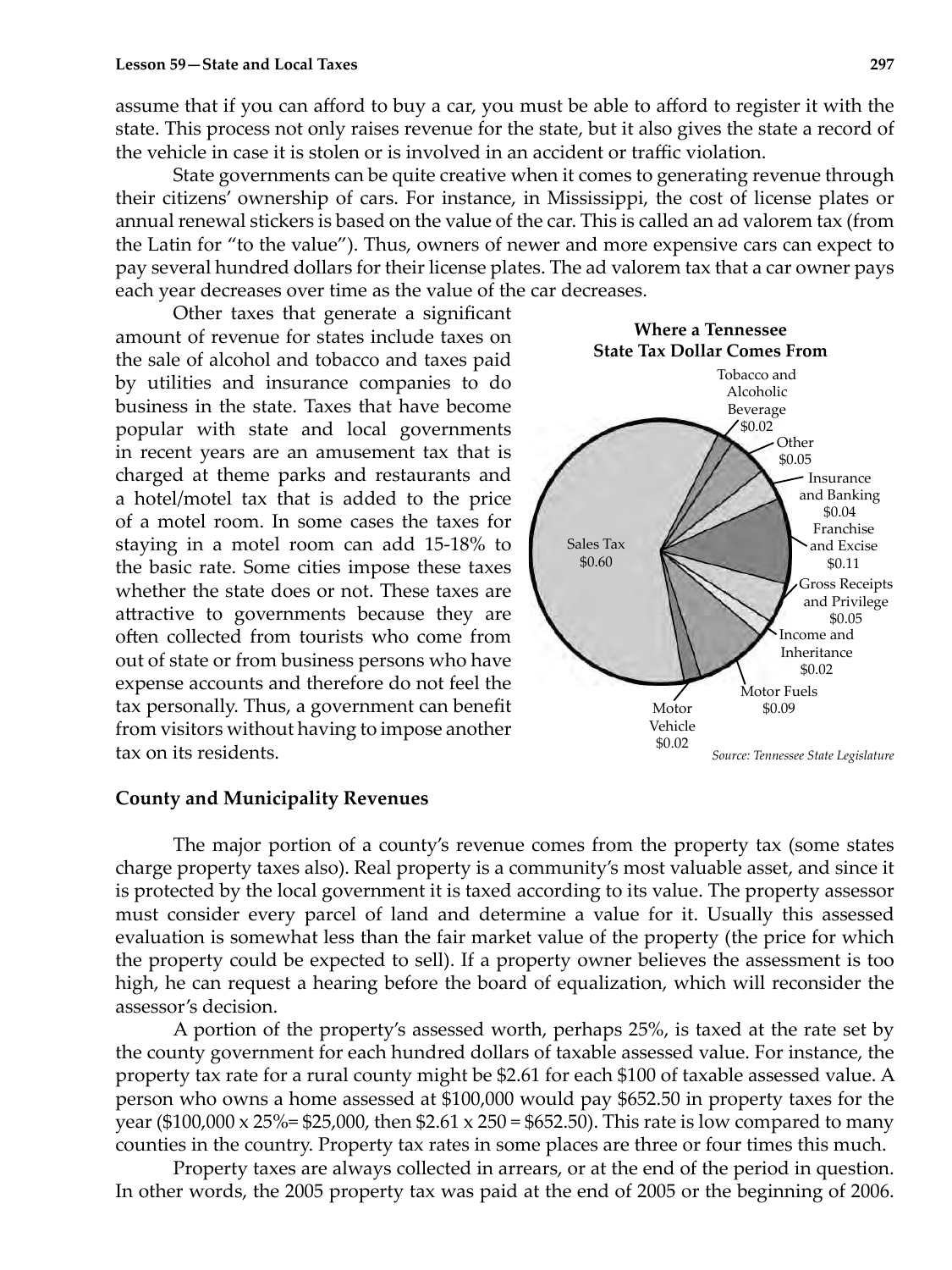Many home mortgages include an amount for property tax in each month's payment, and the lending institution pays the property tax on behalf of the property owner when it comes due.

Business property is also taxed. A store owner pays a higher property tax than a residence since the property is used to generate income. Business equipment (such as computers and printers) is taxed as real business property. Counties and cities might also collect a business tax, which is a small percentage of the total sales a business has during the year. Cities and counties can charge for a business license or a professional license, which is a fee for the right to conduct business in the locality.

*Cities and counties can be imaginative in how they collect taxes. For example, several years ago in Lexington, Kentucky, the city could not impose a city income tax (the state already had a state income tax). However, to generate more revenue, the city imposed what was called a licensing fee, which was a fee of 2% of a person's income for the privilege of having a job in the city. It wasn't an income tax, they said, but it taxed a person's income.*

According to the National League of Cities, the average municipality in the U.S. receives 29% of its revenue from charges and fees, 21% from property taxes, 21% from the state government, 5% from the Federal government, and the rest from other taxes and fees.

> *For the love of money is a root of all sorts of evil, and some by longing for it have wandered away from the faith and pierced themselves with many griefs. 1 Timothy 6:10*



*Harrisburg, Pennsylvania*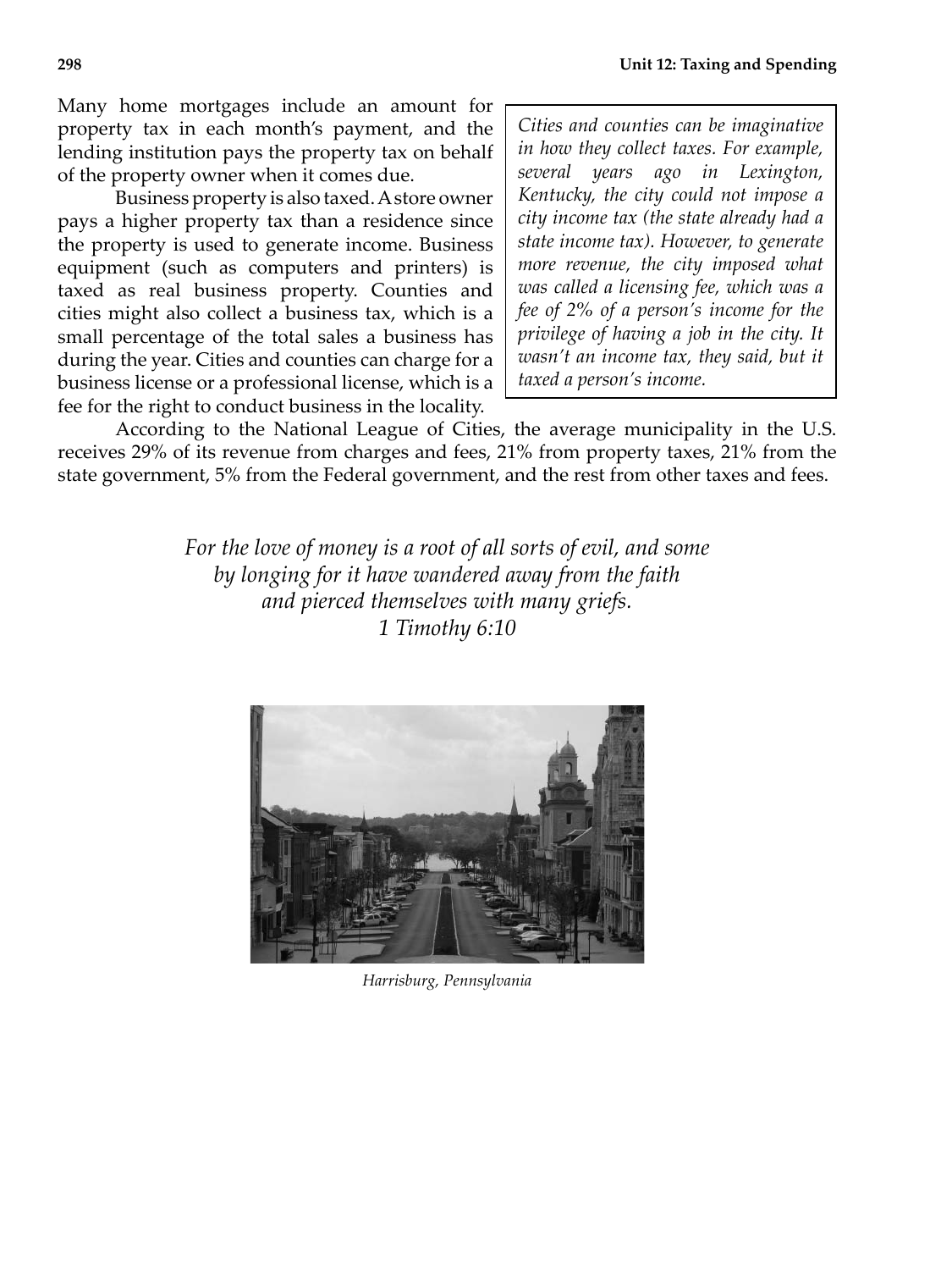# **Lesson 60—Tax Policy Issues**

*When more of the people's sustenance is exacted through the form of taxation than is necessary to meet the just obligations of government and expenses of its economical administration, such exaction becomes ruthless extortion and a violation of the fundamental principles of free government.*

*—President Grover Cleveland, 1886*

It is generally assumed that a government will collect taxes and provide services. In this lesson, we will take a second look at what might be the best taxing and spending policies for a government to pursue.

#### **What Should the Government Do?**

It seems like the faint echo of a distant day and time to suggest that the Federal government was intended to be limited in its scope and powers and that it cannot do whatever Congress and the president might want to do. A few facts give us some historical perspective:

- A program of "internal improvements" (Federally-funded roads and canals) was hotly debated in the early nineteenth century as to whether it was an appropriate and constitutional undertaking by the Federal government.
- The establishment of a national bank was repeatedly a matter of political conflict during the same period. Its opponents (including President Andrew Jackson) believed that such a bank was unconstitutional since it was not specifically mentioned in the Constitution.



*President Grover Cleveland*

• President Grover Cleveland vetoed an appropriation of \$10,000 in 1887 to help farmers in Texas who were suffering from a drought. In his veto message he said,

I can find no warrant for such an appropriation in the Constitution; and I do not believe that the power and duty of the General Government ought to be extended to the relief of individual suffering which is in no manner properly related to the public service or benefit. A prevalent tendency to disregard the limited mission of this power and duty should, I think, be steadily resisted, to the end that the lesson should be constantly enforced that, though the people support the Government, the Government should not support the people.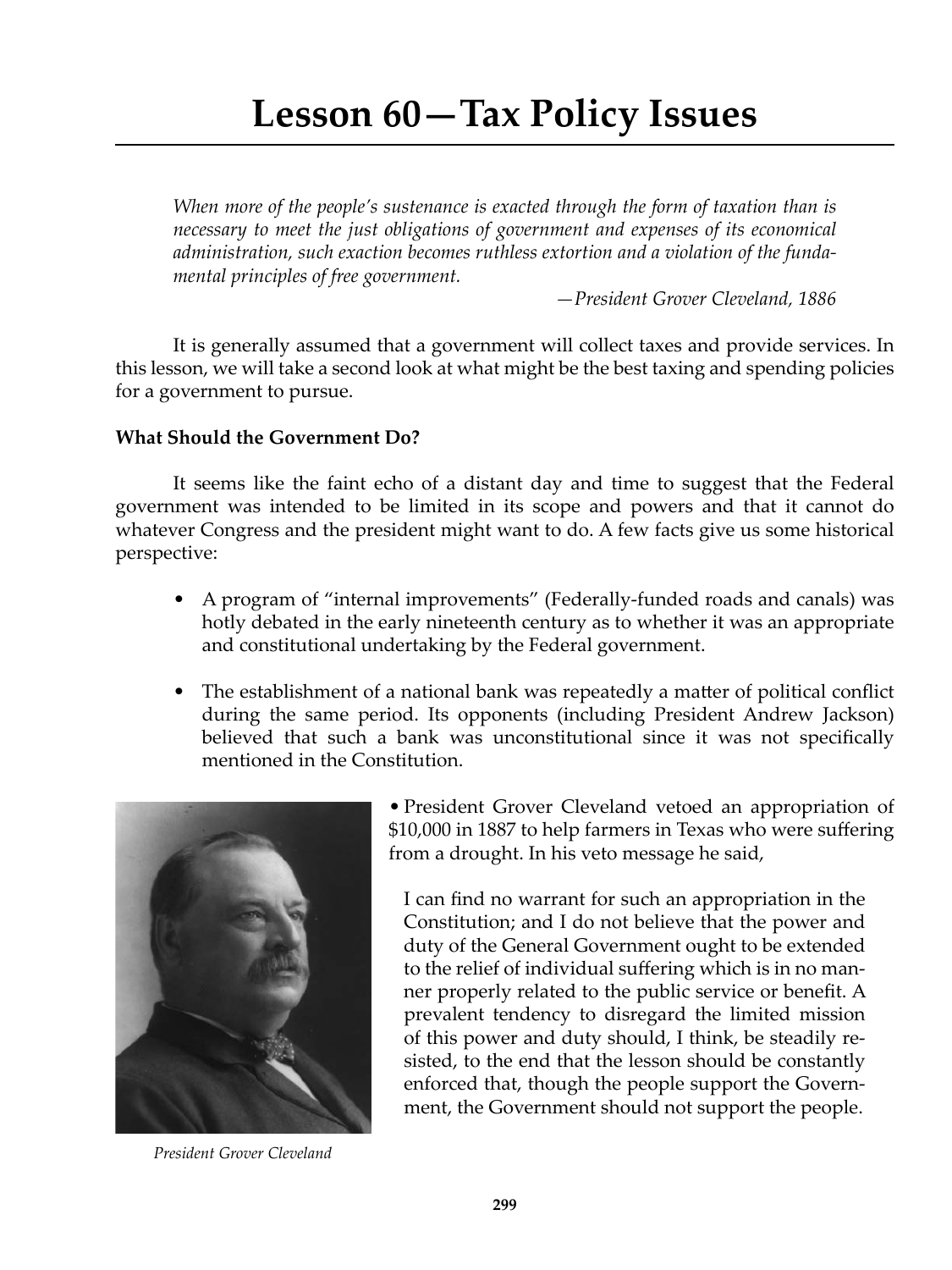- Cleveland believed that private charities should and would assist the struggling farmers. He was right. The farmers received ten times more financial assistance from private sources than they would have received through this Federal appropriation. Perhaps the charitable impulse has been squelched today because many people believe the government will take care of everyone.
- When the Great Depression hit in 1929, the Federal government under Herbert Hoover provided assistance to states but not to individuals because Republicans did not believe such individual assistance to be an appropriate function of the Federal government.

Today, few question whether a government should undertake the programs that it does. With this outlook, it is no wonder that our taxes are getting higher and higher.



#### **What Is a Taxable Event?**

*President Herbert Hoover Signing the Farm Relief Bill, 1929*

Here again, it seems that government generally will try to tax anything it is not specifically prevented from taxing (for example, states are not permitted to tax Federal lands, and export tariffs are specifically prohibited in the Constitution). The earning of income by private citizens is accepted as a taxable event. The purchase of most retail items is seen as a taxable event. The inheritance of a large estate is seen as a taxable event. The increase in capital worth (as in stocks and, until recently, the rise in property value of a home) is seen as a taxable event.

### **Does Lowering Taxes Help the Economy?**

When President John Kennedy proposed cutting taxes to stimulate the economy, he justified the proposal by saying that a rising tide lifts all boats. Cutting taxes would seem to hurt the government's ability to generate revenue, but in fact cutting taxes has been shown to stimulate the economy so much that the government actually receives more revenue. This was demonstrated with the tax cuts enacted under Presidents Reagan and George W. Bush.

The answer to economic problems and personal difficulties is not always more government spending. Many times more government spending means more government bureaucrats but little help reaching those in need. What will help most is less government spending, which enables people to save, invest, and spend more of their own money as they see fit.

### **What Should Be the Goal of Tax Policy?**

The government's collection of taxes should be undertaken to provide revenue for government to render necessary services: military defense, police and fire protection, and so forth. However, governments often use taxing and spending policies to regulate the economy and to accomplish other goals. For instance, high import tariffs do not just raise revenue. They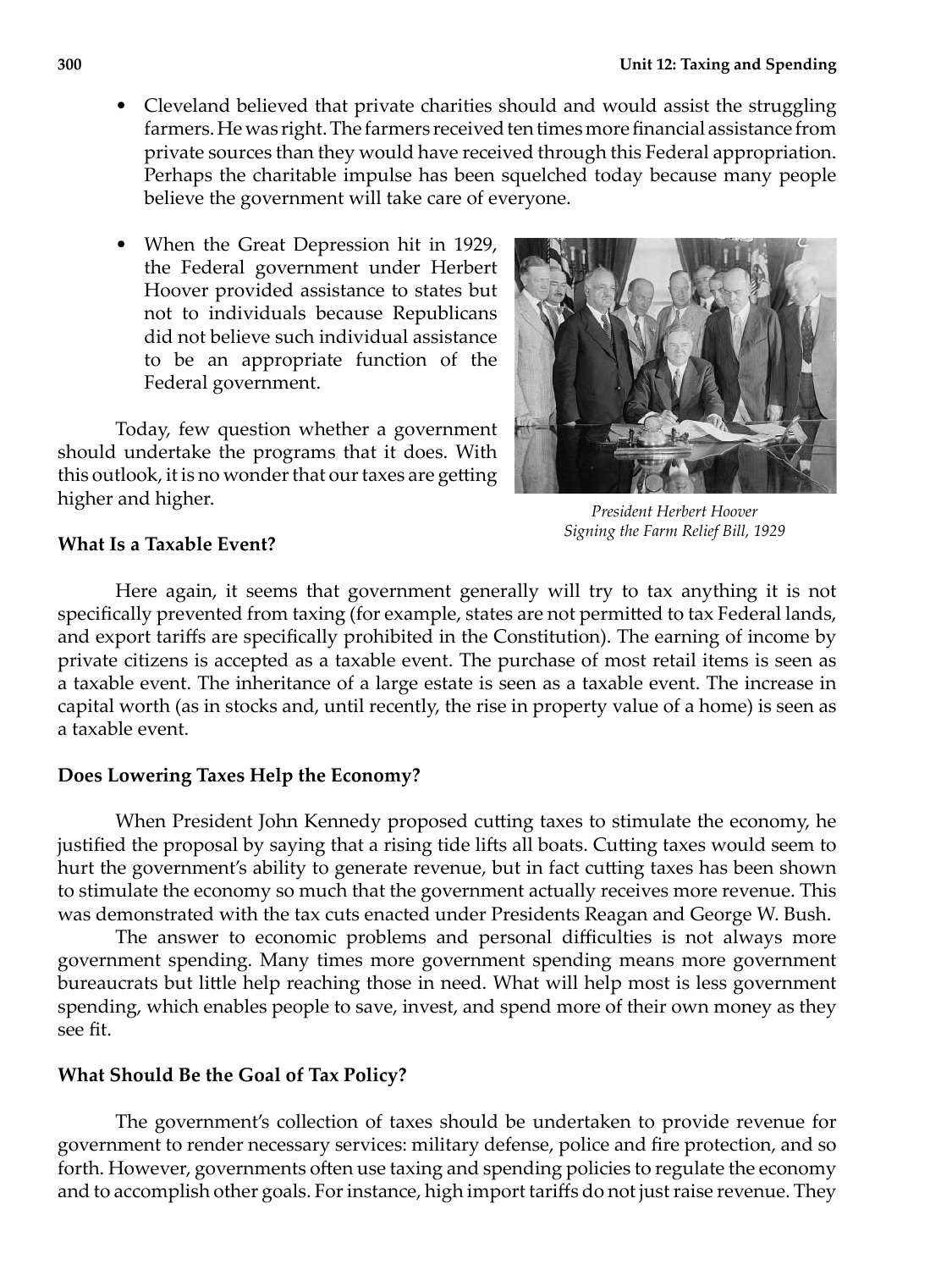provide protection for domestic companies against cheaper imported goods. This appears to be a good thing, but the result can be that domestic companies might not be motivated to produce goods economically or of high quality if they have no fear of foreign competition.

Tax policies should not attempt to reward or punish certain segments of the economy. The tax code is huge and complex because so many special provisions have been enacted that reward certain businesses and those with a certain level of income. What those businesses and individuals don't pay, average Americans (who don't have a strong lobby in Congress or luxury resorts to offer Congressmen) wind up paying. Sometimes attempts to punish by taxes backfire. As part of the tax increases enacted under President Clinton, a luxury tax was added to the price of yachts. This would seem a fair enough tax to the average American, but the added tax severely hurt the yacht-building industry and caused layoffs that wound up costing the government because it had to pay unemployment benefits.

Sometimes states, counties, and cities offer tax breaks to big companies in an effort to attract them to a particular location. The county government might offer to waive the business property tax for ten years, for instance. In return for this, the county hopes that having the business or industry there will create jobs and generate revenue in other ways. Places that are competing for businesses to come can get into bidding wars to see how attractive they can make the package offered to a prospective business. Some large companies have been

known to demand such concessions and tax abatements before they will consider building in a locality. Of course, smaller businesses and local property owners do not get offers of tax cuts. In fact, they have to pay more for the services that the big company uses. Some companies make payments in lieu of taxes, and the Federal government makes payments if a large amount of county land is owned by the Federal government (such as a military base) and thus cannot be taxed by the local authority.

When the policy is complicated and is used to accomplish purposes other than generating needed revenue, it can adversely affect many people.

*Fort Gillem Military Base near Atlanta, Georgia*

### How Big Should Government Spending (and Deficits) Be?

Indebtedness can be a heavy weight for a family to bear. It can come to dominate the thinking of the family and make a calm, peaceful life almost impossible. The debt of a home mortgage can be less of a problem, since most homes increase in value. However, buying too much house, being saddled with a huge mortgage payment, or having a longterm mortgage that requires paying the purchase price two or three times in interest can be financially paralyzing situations.

Yearly budget deficits and a constantly increasing debt would be indicators of fiscal irresponsibility for a family. It is no different with the government. We all should be willing to get by with less so that the government can regain fiscal soundness. Our government should not consistently spend more than it takes in. This means that hard choices have to be made and not every government program might be able to continue, but government action